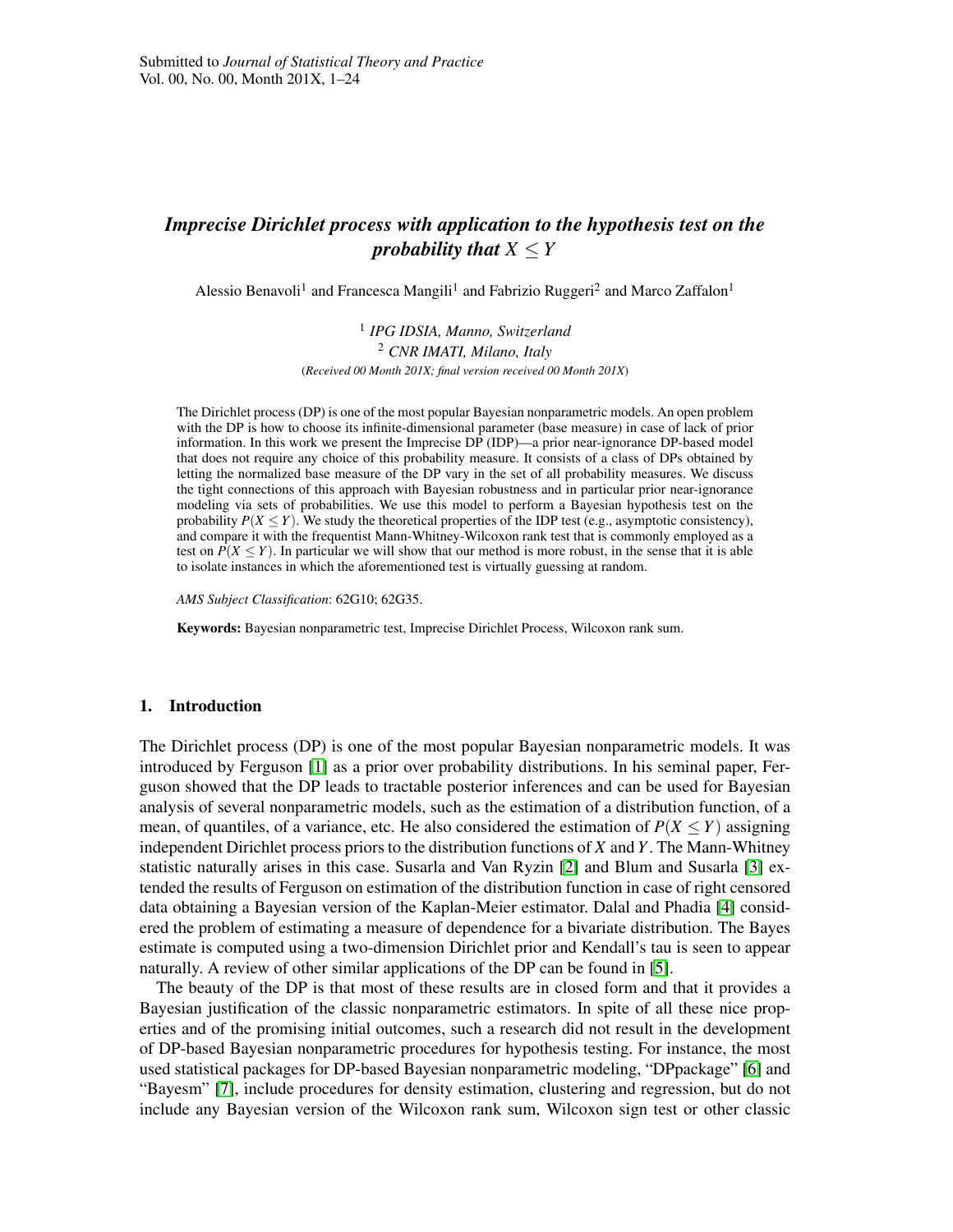nonparametric tests. It is arguable that this absence may be related to the unsettled question of how to choose the prior "parameters" of the DP in case of lack of prior information. Only very recently there has been a renewed interest in the development of Bayesian nonparametric procedures for hypothesis testing  $[8, 9, 10, 11, 12]$  $[8, 9, 10, 11, 12]$  $[8, 9, 10, 11, 12]$  $[8, 9, 10, 11, 12]$  $[8, 9, 10, 11, 12]$  – we will return on these approaches later in the paper. However, also in these cases, the choice of the prior parameters is critical, as is evident from the solution commonly chosen to address this problem, namely, the empirical Bayesian approach.

It is well known that a DP is completely characterized by its prior "parameters": the prior strength (or precision), which is a positive scalar number, and the normalized base measure. The question is, how should we choose these prior "parameters" in case of lack of prior information? The only non-empirical solution to this problem that has been proposed so far, first by Ferguson [\[1\]](#page-21-0) and then by Rubin [\[13\]](#page-22-10) under the name of Bayesian Bootstrap (BB), is the limiting DP obtained when the prior strength goes to zero. But the BB model has faced quite some controversy, since it is not actually noninformative and moreover it assigns zero posterior probability to any set that does not include the observations. We will discuss these two points in more detail in Section [3.](#page-4-0)

In this paper we present an alternative viewpoint to the problem of choosing the prior base measure of the DP in case of lack of prior information that overcomes the above drawbacks of the BB. The model we present generalizes to nonparametric setting earlier ideas developed in Bayesian parametric robustness, see Berger [\[14\]](#page-22-11) and Berger et al. [\[15\]](#page-22-12) for a review. Here lack of prior information is expressed in terms of a family  $\mathscr T$  consisting of all prior probability measures that are compatible with the available prior information. Inferences are then carried out by considering the whole family  $\mathscr{T}$ . In case almost no prior information is available on the parameters of interest,  $\mathscr T$  should be as large as possible in order to describe this state of prior ignorance. The natural candidate for  $\mathscr T$  to represent complete ignorance is the set of all probability measures. However, it turns out that the posterior inferences obtained from this set are *vacuous* [\[16,](#page-22-13) Sec. 7.3.7], i.e., the posterior set coincides with the prior set. This means that there is no learning from data. Therefore, the vacuous prior model is not a practically useful way to model our prior ignorance. There is then a compromise to be made. Pericchi and Walley [\[17\]](#page-22-14) and Walley [\[16\]](#page-22-13) suggest, as an alternative, the use of an almost vacuous model which they call "near-ignorance" or "imprecise" model. This is a model that behaves a priori as a vacuous model for some basic inferences (e.g., prior mean, prior credible regions) but always provides non-vacuous posterior inferences.

While Bayesian robust models have already been extended to the nonparametric setting [\[18\]](#page-22-15), that has not been the case for near-ignorance models. Note that, a nonparametric model that uses lower and upper bounds for probabilities to quantify uncertainty has been proposed by Augustin and Coolen [\[19\]](#page-22-16), Coolen and Augustin [\[20\]](#page-22-17). However, this model is a purely predictive model, based on post-data assumptions, and, thus, it cannot be used straightforwardly (i.e., without bootstrap) to perform hypothesis tests. The main aim of this paper is to derive a prior near-ignorance DP, called Imprecise DP (IDP). This is the class  $\mathscr{T}$  of all DPs obtained by fixing the prior strength of the DP and letting the normalized base measure vary in the set of all probability measures. We will show that the IDP behaves a priori as a vacuous model for all predictive inferences. This, together with the fact that it is a nonparametric model, allows us to start a statistical analysis with very weak assumptions about the problem of interest. However, contrarily to a full vacuous model, we will show that the IDP can learn from data.

Moreover, we will employ the IDP to develop a new Bayesian nonparametric hypothesis test on the probability that  $X \leq Y$ ; we will call this test IDP rank-sum test, due to its similarity with the Mann-Whitney-Wilcoxon (MWW) rank-sum test. This hypothesis test is widely applied; for instance, if *X* and *Y* are health status measures in a clinical trial,  $P(X \le Y)$  is, roughly speaking, the probability that the treatment represented by *Y* is better (not worse) than the treatment represented by *X*. A Bayesian nonparametric near-ignorance model presents several advantages with respect to a traditional approach to hypothesis testing. First of all, the Bayesian approach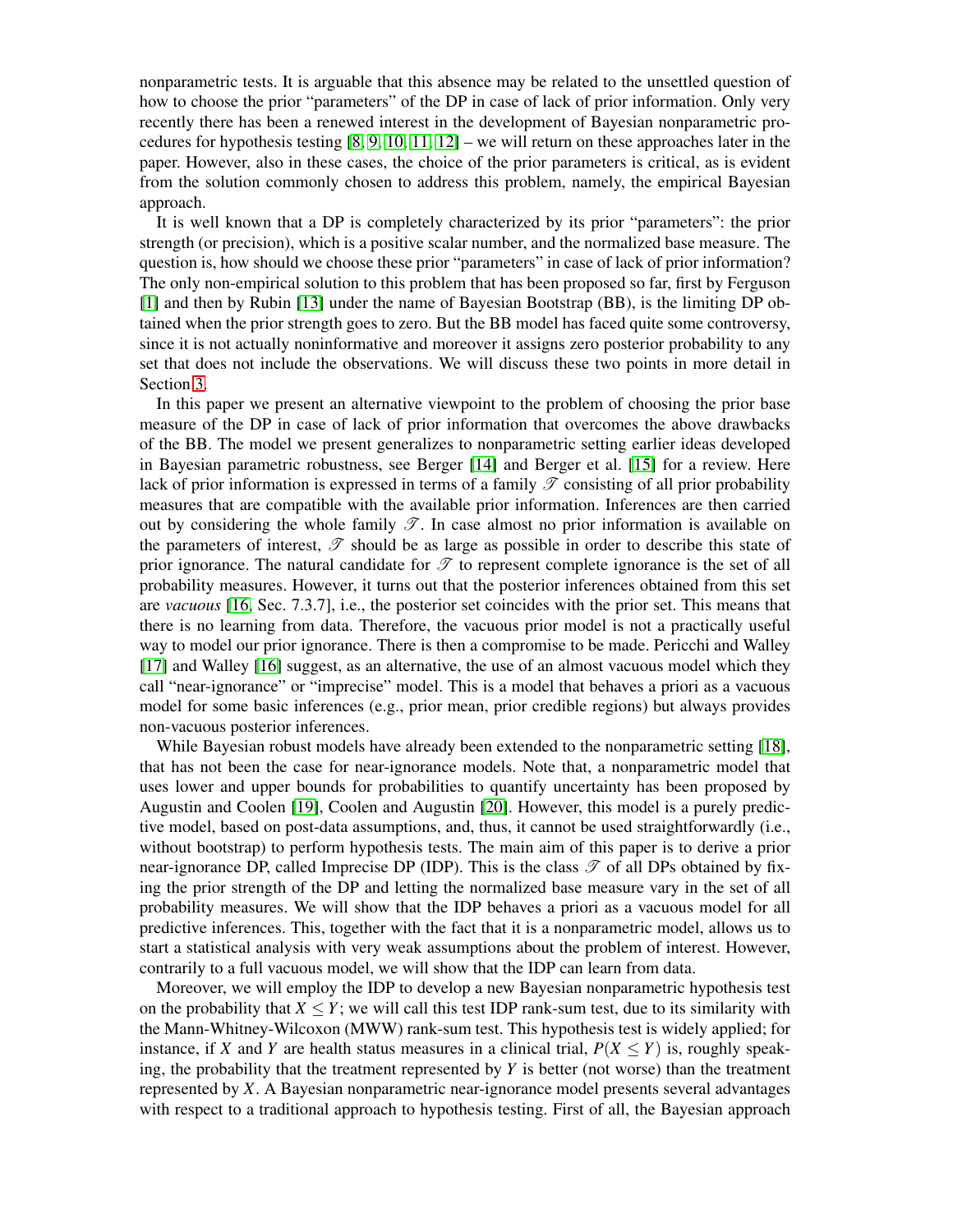allows us to formulate the hypothesis test as a decision problem. This means that we can verify the evidence in favor of the null hypothesis and not only rejecting it, as well as take decisions that minimize the expected loss. Second, because of the nonparametric near-ignorance prior, the IDP rank-sum test allows us to start the hypothesis test with very weak prior assumptions, much in the direction of letting data speak for themselves. From a computational point of view, we will show that posterior inferences from the IDP can be derived by computing lower and upper bounds of expectations w.r.t. the class of DPs  $\mathscr T$  and that, for certain inference, these lower and upper bounds can be computed in closed-form (e.g., mean and variance of  $P(X \le Y)$ ). When no closed form expression exists, these bounds can be computed by a simple Monte Carlo sampling from two Dirichlet distributions. This means that we do not need to use "stick breaking" Sethuraman [\[21\]](#page-22-18) or other sampling approaches specific for DP. This computational advantage is an effect of our prior near-ignorance model.

In our view, the IDP rank-sum test appears to be a natural way to complete the work of Ferguson [\[1\]](#page-21-0), who first showed the connection between the expectation of  $P(X \le Y)$  w.r.t. the DP and the Mann-Whitney statistic: it develops a Bayesian nonparametric near-ignorance-prior test for the probability that  $X \leq Y$ , which is computationally efficient and that, also for this reason, provides an effective practical alternative to the MWW test.

Note that, although the IDP test shares several similarities with a standard Bayesian approach, at the same time it embodies a significant change of paradigm when it comes to take decisions. In fact the IDP rank-sum test has the advantage of producing an *indeterminate* outcome when the decision is *prior-dependent*. In other words, the IDP test suspends the judgment (which can be translated as "I do not know whether Y is better than  $X$ ") when the option that minimizes the expected loss changes depending on the DP base measure we focus on. Therefore, the IDPbased test is *robust* in the sense that it provides a determinate decision only when all the DPs, in the class the IDP represents, agree on the same decision. We will show that the number of indeterminate instances decreases as the evidence accumulates and thus that the IDP-based test is always asymptotically consistent for  $P(X \le Y)$ . This is not always true for the MWW test, even though the MWW test is commonly employed as a test about  $P(X \le Y)$ .

Finally, we will compare our IDP test with the MWW test and the DP-based test obtained as the prior strength goes to zero (called BB-DP test). We empirically show on several different case studies that when the IDP test is indeterminate, the MWW and BB-IDP tests are virtually behaving as random guessers. For a sample size of 20 observations, the percentage of these instances can reach almost 20%. We regard this surprising result as an important finding, with practical consequences in hypothesis testing. Assume that we are trying to compare the effects of two medical treatments ("Y is better than X") and that, given the available data, the IDP test is indeterminate. In such a situation the MWW test (or the BB-IDP test) always issues a determinate response (for instance, "I can tell that Y is better than X"), but it turns out that its response is virtually random (like if we were tossing a coin). In these cases by using MWW we would choose treatment *Y*, but this decision would not be reliable. In fact in these instances the MWW test could randomly return the other hypothesis ("it is not true that Y is better than  $X$ "). On the other side, the IDP test acknowledges the impossibility of making a decision in these cases. Thus, by saying "I do not know", the IDP test provides a richer information to the analyst. The analyst could for instance use this information to collect more data.

A desirable test should have a low Type I error, high power, but also high replicability. The replicability is the probability that the same conclusion is achieved in two experiments involving the same pair of treatments (i.e., the null hypothesis is accepted or rejected in both cases). Since the response of the MWW test (or of the BB-IDP test) is virtually random when the IDP is indeterminate, it is then clear that a sharp drop of replicability affects the MWW test (or the BB-IDP test) when the IDP test becomes indeterminate. Therefore, one of the advantages of the IDP test w.r.t. the MWW test (or the BB-IDP test) is the higher replicability. This has also been observed for other (imprecise) robust models, see in particular Benavoli et al. [\[22\]](#page-22-19), Coolen and Bin Himd [\[23\]](#page-22-20). Finally, note that IDP tests can be used in many other applications beside the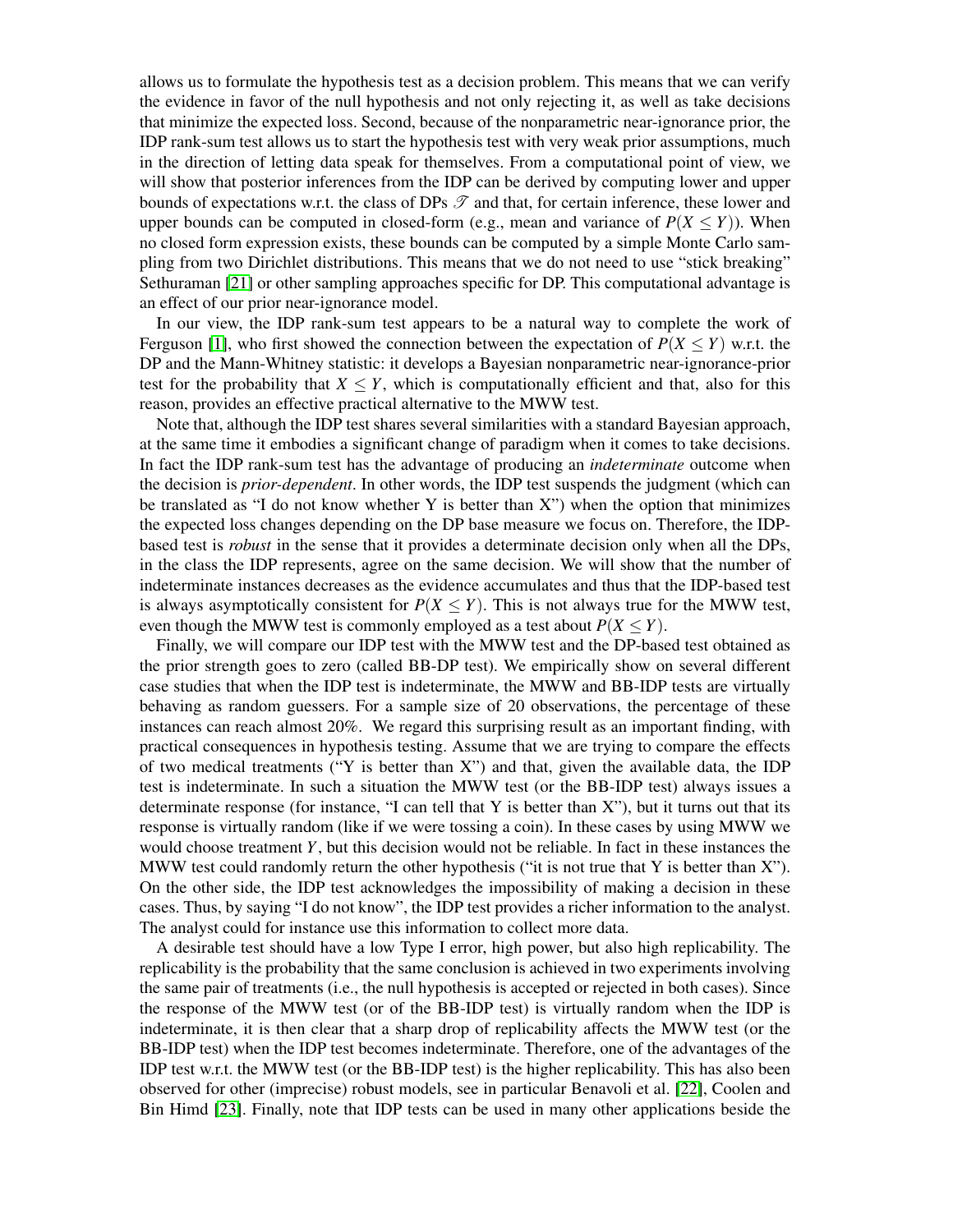medical one (i.e., not only for comparing two treatments), For instance, we have implemented an IDP version of the Wilcoxon signed rank sum test and used it to compare the performance of classifiers (or algorithms, more in general), see Benavoli et al. [\[22\]](#page-22-19). We have extended the IDP rank-sum test to account for censored data, which are common in reliability and survival analysis. R and Matlab codes of the IDP rank-sum test and these other tests are freely available at <http://ipg.idsia.ch/software/IDP.php>.

# <span id="page-3-3"></span>2. Dirichlet process

The Dirichlet process was developed by Ferguson [\[1\]](#page-21-0) as a probability distribution on the space of probability distributions. Let X be a standard Borel space with Borel  $\sigma$ -field  $\mathscr{B}_X$  and P be the space of probability measures on  $(X,\mathscr{B}_X)$  equipped with the weak topology and the corresponding Borel  $\sigma$ -field  $\mathscr{B}_P$ . Let M be the class of all probability measures on  $(P, \mathscr{B}_P)$ . We call the elements  $\mu \in M$  nonparametric priors.

An element of M is called a Dirichlet process distribution  $\mathcal{D}(\alpha)$  with base measure  $\alpha$  if for every finite measurable partition  $B_1, \ldots, B_m$  of X, the vector  $(P(B_1), \ldots, P(B_m))$  has a Dirichlet distribution with parameters  $(\alpha(B_1), \ldots, \alpha(B_m))$ , where  $\alpha(\cdot)$  is a finite positive Borel measure on X. Consider the partition  $B_1 = A$  and  $B_2 = A^c = X \setminus A$  for some measurable set  $A \in X$ , then if *P* ∼  $\mathcal{D}(\alpha)$  from the definition of the DP we have that  $(P(A), P(A^c)) \sim Dir(\alpha(A), \alpha(X) - \alpha(A)),$ which is a Beta distribution. From the moments of the Beta distribution, we can thus derive that:

<span id="page-3-1"></span>
$$
\mathcal{E}[P(A)] = \frac{\alpha(A)}{\alpha(X)}, \mathcal{E}[(P(A) - \mathcal{E}[P(A)])^2] = \frac{\alpha(A)(\alpha(X) - \alpha(A))}{(\alpha(X)^2(\alpha(X) + 1))},
$$
(1)

where we have used the calligraphic letter  $\mathscr E$  to denote expectation w.r.t. the Dirichlet process. This shows that the normalized measure  $\alpha(\cdot)/\alpha(X)$  of the DP reflects the prior expectation of *P*, while the scaling parameter  $\alpha(X)$  controls how much *P* is allowed to deviate from its mean  $\alpha(\cdot)/\alpha(X)$ . Let  $s = \alpha(X)$  stand for the total mass of  $\alpha(\cdot)$  and  $\alpha^*(\cdot) = \alpha(\cdot)/s$  stand for the probability measure obtained by normalizing  $\alpha(\cdot)$ . If  $P \sim \mathcal{D}(\alpha)$ , we shall also describe this by saying  $P \sim Dp(s, \alpha^*)$  or, if  $X = R$ ,  $P \sim Dp(s, G_0)$ , where  $G_0$  stands for the cumulative distribution function of  $\alpha^*$ .

Let  $P \sim Dp(s, \alpha^*)$  and f be a real-valued bounded function defined on  $(X, \mathscr{B})$ . Then the expectation with respect to the Dirichlet process of  $E[f]$  is

<span id="page-3-2"></span>
$$
\mathscr{E}\left[E(f)\right] = \mathscr{E}\left[\int f dP\right] = \int f d\mathscr{E}[P] = \int f d\alpha^*.
$$
 (2)

One of the most remarkable properties of the DP priors is that the posterior distribution of *P* is again a DP. Let  $X_1, \ldots, X_n$  be an independent and identically distributed sample from *P* and  $P \sim Dp(s, \alpha^*)$ , then the posterior distribution of *P* given the observations is

<span id="page-3-0"></span>
$$
P|X_1,\ldots,X_n \sim D p\left(s+n,\frac{s}{s+n}\alpha^*+\frac{1}{s+n}\sum_{i=1}^n \delta_{X_i}\right),\tag{3}
$$

where  $\delta_{X_i}$  is an atomic probability measure centered at  $X_i$ . This means that the Dirichlet process satisfies a property of conjugacy, in the sense that the posterior for  $P$  is again a Dirichlet process with updated unnormalized base measure  $\alpha + \sum_{i=1}^{n} \delta_{X_i}$ . From [\(3\)](#page-3-0) and [\(1\)](#page-3-1)–[\(2\)](#page-3-2), we can easily derive the posterior mean and variance of *P*(*A*) and, respectively, posterior expectation of *f* . Hereafter we list some useful properties of the DP that will be used in the sequel (see Ghosh and Ramamoorthi [\[24,](#page-22-21) Ch. 3]).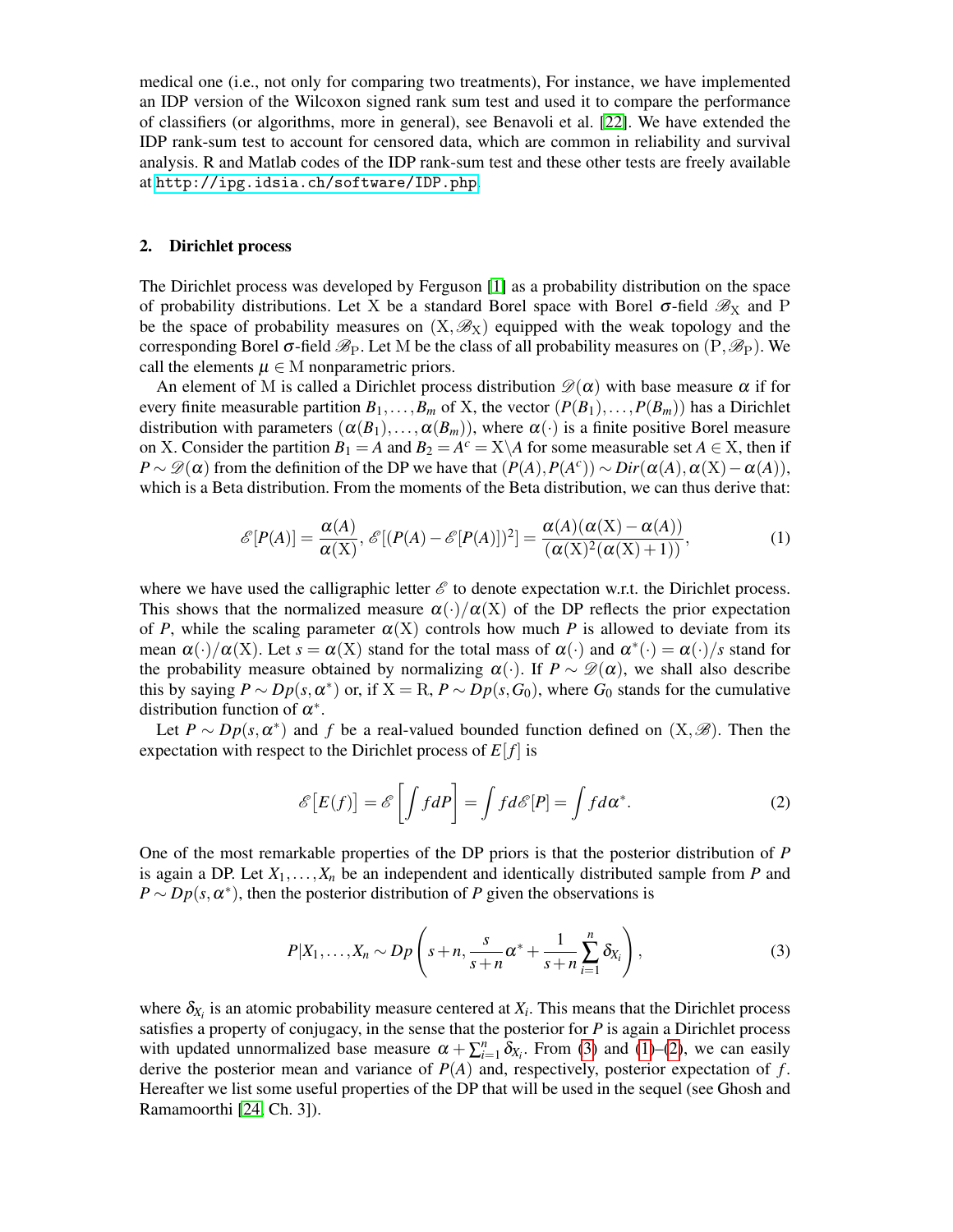(a) In case  $X = R$ , since P is completely defined by its cumulative distribution function F, a-priori we say  $F \sim Dp(s, G_0)$  and a posteriori we can rewrite [\(3\)](#page-3-0) as follows:

$$
F|X_1,\ldots,X_n \sim D_p\left(s+n,\frac{s}{s+n}G_0+\frac{n}{s+n}\frac{1}{n}\sum_{i=1}^n I_{[X_i,\infty)}\right),\qquad (4)
$$

where *I* is the indicator function and  $\frac{1}{n} \sum_{i=1}^{n} I_{[X_i,\infty)}$  is the empirical cumulative distribution.

- (b) Consider an element  $\mu \in M$  which puts all its mass at the probability measure  $P = \delta_x$  for some  $x \in X$ . This can also be modeled as  $Dp(s, \delta_x)$  for each  $s > 0$ .
- (c) Assume that  $P_1 \sim Dp(s_1, \alpha_1^*)$ ,  $P_2 \sim Dp(s_2, \alpha_2^*)$ ,  $(w_1, w_2) \sim Dir(s_1, s_2)$  and  $P_1, P_2, (w_1, w_2)$ are independent, then [\[24,](#page-22-21) Sec. 3.1.1]:

$$
w_1P_1 + w_2P_2 \sim Dp\left(s_1 + s_2, \frac{s_1}{s_1 + s_2}\alpha_1^* + \frac{s_2}{s_1 + s_2}\alpha_2^*\right).
$$
 (5)

(**d**) Let  $P_x$  have distribution  $Dp(s+n, \frac{s}{s+n})$  $\frac{s}{s+n} \alpha^* + \frac{1}{s+n} \sum_{i=1}^n \delta_{X_i}$ ). We can write

<span id="page-4-1"></span>
$$
P_x = w_0 P + \sum_{i=1}^n w_i \delta_{X_i},
$$
\n(6)

where  $\sum_{i=0}^{n} w_i = 1$ ,  $(w_0, w_1, \ldots, w_n) \sim Dir(s, 1, \ldots, 1)$  and  $P \sim Dp(s, \alpha^*)$ . This follows from  $(b)-(c)$ .

# <span id="page-4-0"></span>3. Prior ignorance

How should we choose the prior parameters  $(s, \alpha^*)$  of the DP, in particular the infinitedimensional  $\alpha^*$ , in case of lack of prior information? To address this issue, the only prior that has been proposed so far is the limiting DP obtained for  $s \to 0$ , which has been introduced under the name of Bayesian Bootstrap (BB) by Rubin [\[13\]](#page-22-10); in fact it can be proven that the BB is asymptotically equivalent (see Lo [\[25\]](#page-22-22) and Weng [\[26\]](#page-22-23)) to the frequentist bootstrap introduced by Efron [\[27\]](#page-22-24).

The BB has been criticized on diverse grounds. From an a-priori point of view, the main criticism is that taking  $s \to 0$  is far from leading to a noninformative prior. Sethuraman and Tiwari [\[28\]](#page-22-25) have shown that for  $s \to 0$  a measure sampled from the DP is a degenerated (atomic) measure centered on  $X_0$ , with  $X_0$  distributed according to  $\alpha^*$ . As a further consequence, from an a-posteriori point of view, this choice for the prior gives zero probability to the event that a future observation is different from the previously observed data. Rubin [\[13\]](#page-22-10) reports the following extreme example. Consider the probability that  $X > C$  where *C* is a value larger than the largest observed value of *X*, i.e., *X*(*n*) . The standard BB and bootstrap methods estimate such probability to be 0 with zero variance, which is untenable if *X* can assume different values from the *n* previously observed. Rubin also remarks that one should expect a probability that *X* is greater than or equal to  $X_{(n)}$  of about  $1/(n+1)$ . This shows that a Dirichlet prior with  $s \to 0$  implies definitely a very strong (and not always reasonable) information about *P*, and hence it cannot be considered a noninformative prior. On the other side, if we choose a DP prior with  $s > 0$ , the inferences provided by this model will be sensitive to the choice of the normalized measure  $\alpha^*$ . If, for example, we decide to assign a "tail" probability of  $1/(n+1)$  to  $X > X_{(n)}$ , in agreement with Rubin's intuition, the inferences will be different if we assume that the tail probability is concentrated on  $X_{(n)}$  or if we assume that it is spread from  $X_{(n)}$  to a very large value of X.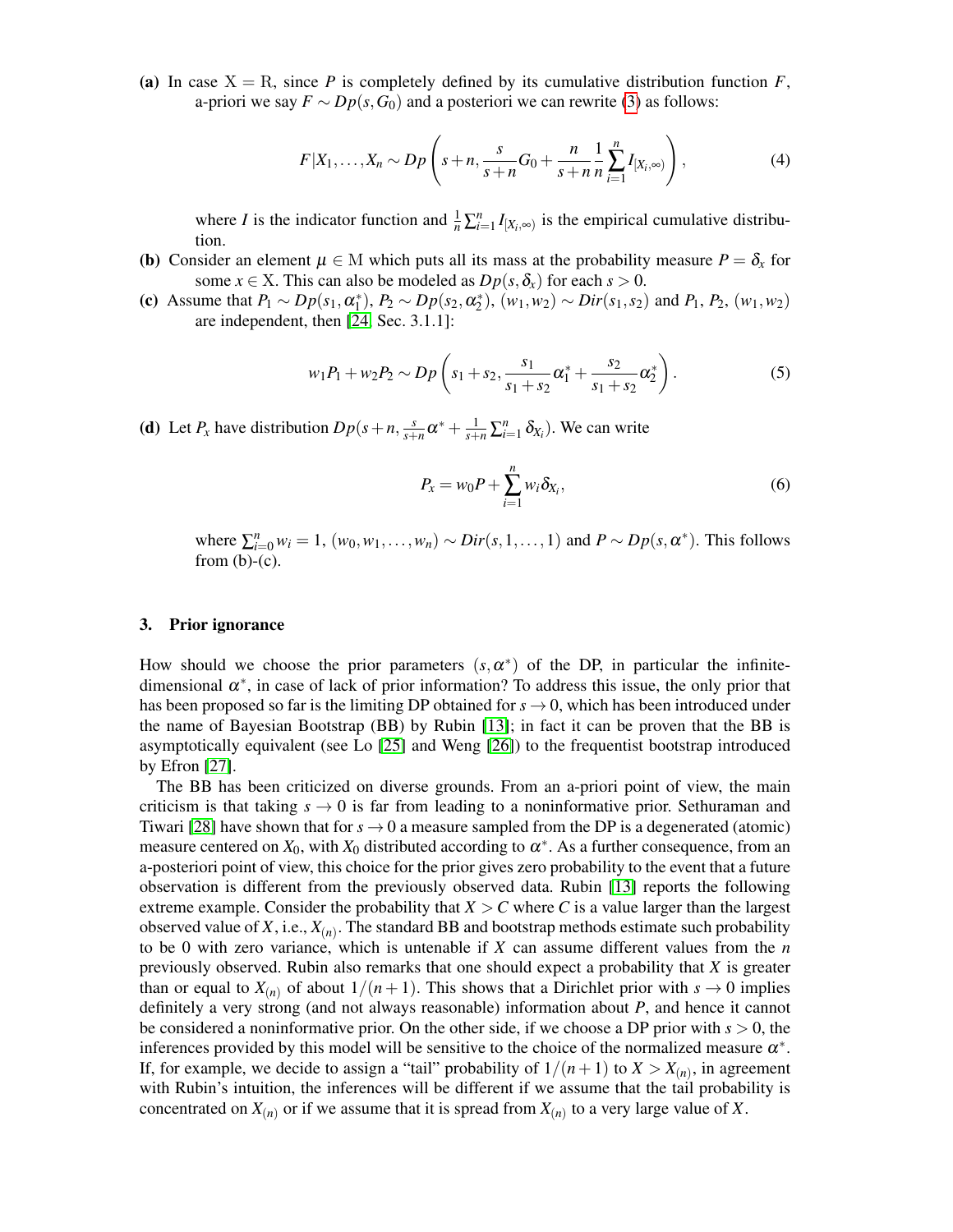To answer to the initial question of this section, we propose the imprecise Dirichlet process (IDP). The main characteristic of the IDP is that it does not require any choice of the normalized measure  $\alpha^*$ , it is a prior near-ignorance model and solves the issues of the BB. Before introducing the IDP, it is worth to explain what is a prior near-ignorance model with the example of a parametric model [\[16,](#page-22-13) Sec. 5.3.1].

*Example 1. Let A be the event that a particular thumbtack lands pin-up at the next toss. Your information is that there have been m occurrences of pin up in n previous tosses. Using a Bernoulli model, the likelihood function generated by observing m successes in n trials is then proportional to*  $\theta^{n}(1-\theta)^{n-m}$  *where*  $\theta$  *is the chance of pin-up. To complete the model, we need to specify prior beliefs concerning the unknown chance* θ*. We can use a conjugate Beta prior*  $p(\theta) = Be(\theta; \alpha, \beta)$ *, where*  $\alpha, \beta > 0$  *are the prior parameters of the Beta density. A-posteriori we have that*  $p(\theta|m,n) = Be(\theta;\alpha+m,\beta+n-m)$ *. Thus, the prior and posterior probabilities of A are:*

$$
P(A) = E[\theta] = t, \quad P(A|m, n) = E[\theta|m, n] = \frac{st+m}{s+n},
$$

*where*  $s = \alpha + \beta$  *is the prior strength and*  $t = \alpha/(\alpha + \beta)$  *the prior mean. The problem is how to choose the parameters s*,*t in case of lack of prior information. Walley [\[16,](#page-22-13) Ch. 5] proposes to use a prior near-ignorance model. A near-ignorance prior model for this example is any set of priors which generates vacuous prior probabilities for the event of interest A, i.e.,*

$$
\underline{P}(A) = 0, \ \overline{P}(A) = 1,
$$

*where P*,*P are lower and upper bounds for P*(*A*)*. These vacuous probabilities reflect a complete absence of prior information concerning A. For the Beta prior, since*  $P(A) = E[\theta] = t$ , the class *of priors is simply:*

$$
p(\theta) \in \{ Be(\theta; st, s(1-t)) : 0 < t < 1 \},\
$$

*for some fixed s* > 0*, i.e., this is the set of priors obtained by considering all the Beta densities whose mean parameter t is free to span the interval* (0,1)*. Posterior inferences from this model are derived by computing lower and upper posterior bounds; in the case of event A these bounds are:*

$$
\underline{P}(A|m,n) = \frac{m}{s+n}, \ \overline{P}(A|m,n) = \frac{s+m}{s+n},
$$

*where the lower is obtained for t*  $\rightarrow$  0 *and the upper for t*  $\rightarrow$  1*. We point the reader to Walley [\[29\]](#page-22-26) for more details about this model and to Benavoli and Zaffalon [\[30\]](#page-22-27) for an extension of near-ignorance to one-parameter exponential families.*

# 3.1 *Imprecise Dirichlet process*

Before introducing the IDP, we give a formal definition of (nonparametric) prior ignorance for predictive inferences. Let f be a real-valued bounded function on X, we call  $E[f] = \int f dP$  a predictive inference about *X* and  $P \in \mathcal{P}$ . Let  $\mu \in \mathcal{M}$  be a nonparametric prior on *P* and  $\mathcal{E}_{\mu}[E(P)]$ the expectation of  $E[f]$  w.r.t.  $\mu$ .

**Definition 1.** A class of nonparametric priors  $\mathscr{T} \subset M$  is called a prior ignorance model for *predictive inferences about X, if for any real-valued bounded function f on* X *it satisfies:*

<span id="page-5-0"></span>
$$
\underline{\mathscr{E}}[E(f)] = \inf_{\mu \in \mathscr{F}} \mathscr{E}_{\mu}[E(f)] = \inf f, \quad \overline{\mathscr{E}}[E(f)] = \sup_{\mu \in \mathscr{F}} \mathscr{E}_{\mu}[E(f)] = \sup f,
$$
\n(7)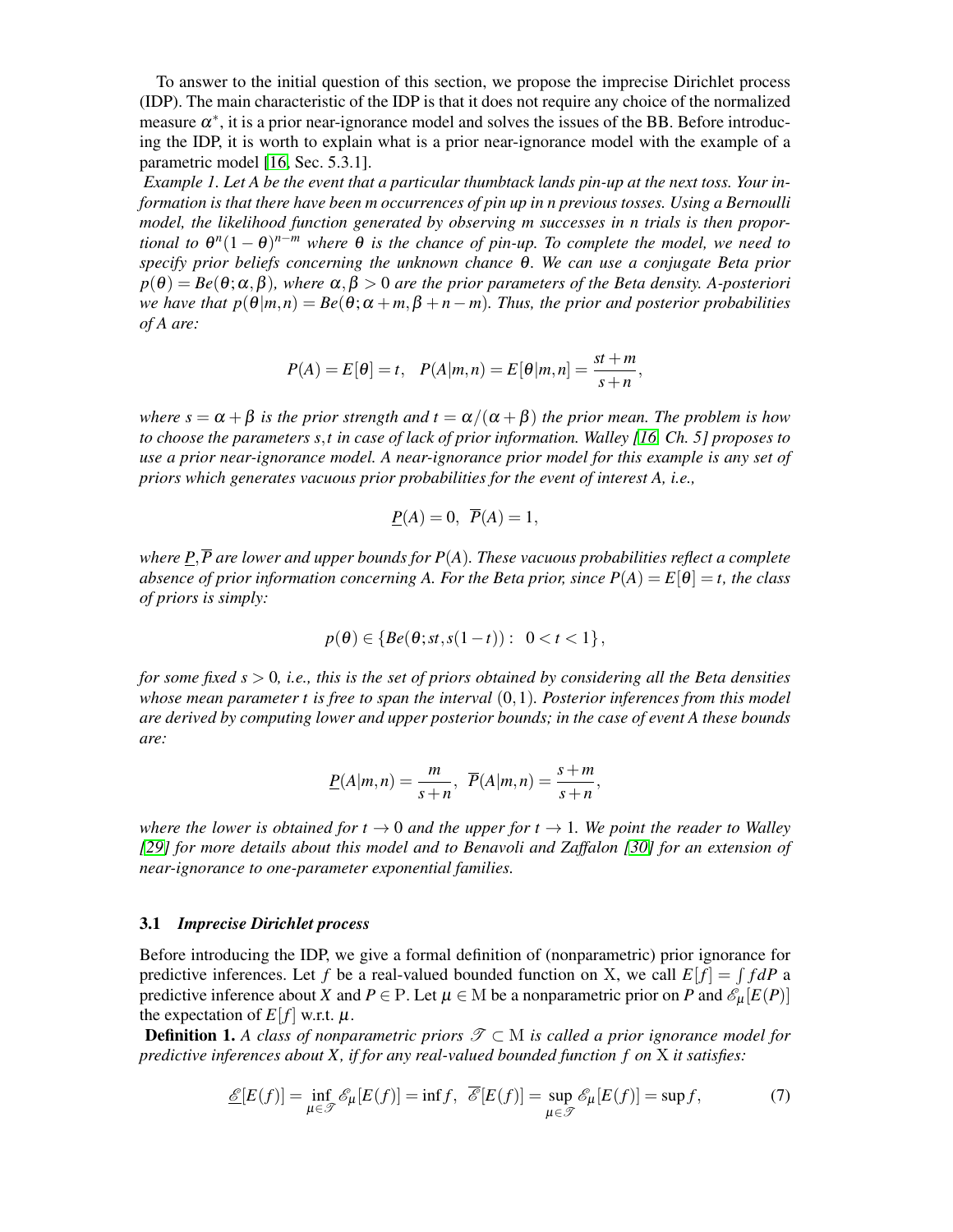*where*  $\mathscr{E}[E(f)]$  and  $\overline{\mathscr{E}}[E(f)]$  denote respectively the lower and upper bound of  $\mathscr{E}_{\mu}[E(P)]$  calcu*lated w.r.t. the class*  $\mathscr{T}$ *.* 

From [\(7\)](#page-5-0) it can be observed that the range of  $\mathscr{E}_{\mu}[E(f)]$  under the class  $\mathscr{T}$  is the same as the original range of f. In other words, by specifying the class  $\mathscr{T}$ , we are not giving any information on the value of the expectation of f. This means that the class  $\mathscr T$  behaves as a vacuous model. We are now ready to define the IDP.

Definition 2. IDP. *We call prior imprecise DP the following class of DPs:*

<span id="page-6-3"></span><span id="page-6-0"></span>
$$
\mathcal{T} = \{Dp(s, \alpha^*) : \alpha^* \in \mathbf{P}\}.
$$
\n(8)

The IDP is the class of DPs obtained for a fixed *s* > 0 and by letting the normalized measure  $\alpha^*$  to vary in the set of all probability measures P on  $(X,\mathscr{B}_X)$ .

Theorem 1. *The IDP is a model of prior ignorance for all predictive inferences about X, i.e., for any real-valued bounded function f on* X *it satisfies:*

<span id="page-6-1"></span>
$$
\underline{\mathscr{E}}[E(f)] = \inf f, \ \overline{\mathscr{E}}[E(f)] = \sup f,\tag{9}
$$

*where*  $\underline{\mathcal{E}}[E(f)]$  *and*  $\overline{\mathcal{E}}[E(f)]$  *denote respectively the lower and upper bound of*  $\mathcal{E}[E(f)]$  *defined in [\(2\)](#page-3-2) calculated w.r.t. the class of DPs [\(8\)](#page-6-0).*

The proofs of this and the next theorems are in the Appendix. To show that the IDP is a model of prior ignorance, consider for instance the indicator function  $f = I_A$  for some  $A \subseteq X$ . Since  $E[I_A] = P(A)$ , from [\(2\)](#page-3-2) we have that  $\mathcal{E}[P(A)] = \int I_A d\alpha^*$ . Then if we choose  $\alpha^* = \delta_{x_i}$  with  $x_i \notin A$ and, respectively,  $\alpha^* = \delta_{x_u}$  with  $x_u \in A$ :

$$
\underline{\mathscr{E}}[P(A)] = \int I_A d\delta_{x_l} = \min I_A = 0, \ \overline{\mathscr{E}}[P(A)] = \int I_A d\delta_{x_u} = \max I_A = 1, \tag{10}
$$

where  $\mathcal{L}[P(A)]$  and  $\mathcal{L}[P(A)]$  are the lower and upper bounds for  $\mathcal{L}[P(A)]$ . This is a condition of prior ignorance for  $P(A)$ , since we are saying that the only information about  $P(A)$  is that  $0 \le P(A) \le 1$ . The lower and upper bounds are obtained from the degenerate DPs  $Dp(s, \delta_{x_l})$  and  $Dp(s, \delta_{x_u})$ , which belong to the class [\(8\)](#page-6-0). Note that, although the lower and upper bounds are obtained by degenerate DPs, to obtain these bounds we are considering all possible  $Dp(s, \alpha^*)$ with  $\alpha^* \in P$  (even the ones with continuous probability measures  $\alpha^*$ ).

<span id="page-6-4"></span>**Theorem 2. Posterior inference.** Let  $X_1, \ldots, X_n$  be i.i.d. samples from P and  $P \sim Dp(s, \alpha^*)$ . *Then for any real-valued bounded function f on* X*, the lower and upper bounds of*  $\mathscr{E}[E(f)|X_1,\ldots,X_n]$  *under the IDP model in [\(8\)](#page-6-0) are:* 

<span id="page-6-2"></span>
$$
\underline{\mathcal{E}}[E(f)|X_1,\ldots,X_n] = \frac{s}{s+n} \inf f + \frac{n}{s+n} S_n(f),
$$
  

$$
\overline{\mathcal{E}}[E(f)|X_1,\ldots,X_n] = \frac{s}{s+n} \sup f + \frac{n}{s+n} S_n(f),
$$
 (11)

*where*  $S_n(f) = \frac{\sum_{i=1}^n f(X_i)}{n}$  $\frac{f(\Lambda_i)}{n}$ .

A-posteriori the IDP does not satisfy anymore the prior ignorance property [\(9\)](#page-6-1). This means that learning from data takes place under the IDP. In fact let  $S(f)$  be equal to  $\lim_{n\to\infty} S_n(f)$ , a-posteriori for  $n \to \infty$  we have that:

$$
\underline{\mathcal{E}}\big[E(f)|X_1,\ldots,X_n\big],\overline{\mathcal{E}}\big[E(f)|X_1,\ldots,X_n\big]\to S(f),\tag{12}
$$

i.e., the lower and upper bounds of the posterior expectations converge to  $S(f)$ , which only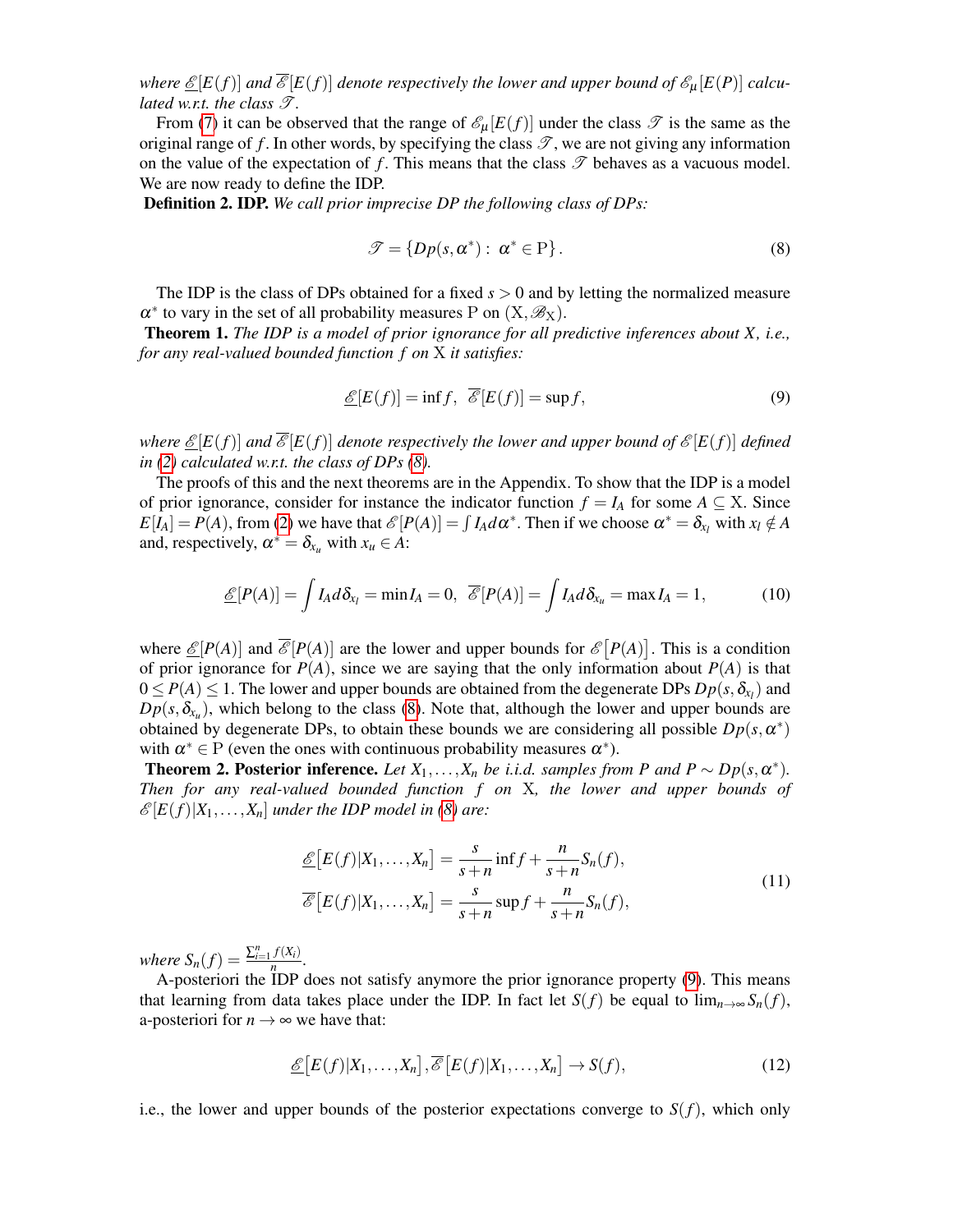depends on data. In other words, the effect of prior ignorance vanishes asymptotically:

$$
\overline{\mathcal{E}}\big[E(f)|X_1,\ldots,X_n\big]-\underline{\mathcal{E}}\big[E(f)|X_1,\ldots,X_n\big]=\frac{s}{s+n}(\sup f-\inf f)\to 0,
$$

for any finite *s*. To define the IDP, the modeler has only to choose *s*. This explains the meaning of the adjective *near* in prior near-ignorance, because the IDP requires by the modeller the elicitation of a parameter. However, this is a simple elicitation problem for a nonparametric prior, since we only have to choose the value of a positive scalar (there are not infinitely dimensional parameters left). Section [4](#page-7-0) gives some guidelines for the choice of this parameter.

Observe that IDP solves the two main drawbacks of Bayesian Bootstrap. From the a-priori point of view, we have shown in [\(9\)](#page-6-1) that the IDP is a model of prior ignorance for predictive inferences. Moreover, the prior distributions considered can assign a non-null probability to unobserved values of *X*. Then, considering Rubin's example about the probability that *X* is greater than or equal to  $X_{(n)}$ , which is obtained as the expectation of  $f = I_{[C,\infty)}$  with  $C > X_{(n)}$ , from [\(11\)](#page-6-2) we have a-posteriori that  $\underline{\mathcal{E}}[E(f)|X_1,\ldots,X_n] = 0$  and  $\overline{\mathcal{E}}[E(f)|X_1,\ldots,X_n] = \frac{s}{s+1}$  $\frac{s}{s+n}$ . The upper expectation is greater than zero and, for  $s = 1$ , it is equal to  $1/(1+n)$ . This result is obtained without specifying how the probability of  $1/(1+n)$  is spread between the values  $X > X_{(n)}$ , and thus it is insensitive to the model specification of tail probabilities. Note that the IDP reduces to the imprecise Dirichlet model proposed by Walley [\[29\]](#page-22-26), see also Bernard [\[31\]](#page-22-28), de Cooman et al. [\[32\]](#page-22-29)), when we limit ourselves to consider a finite measurable partition  $B_1, \ldots, B_m$  of X. In this case, the set of priors  $\{Dp(s, \alpha^*)$ ,  $\alpha^* \in P\}$ , reduces to a set of Dirichlet distributions with parameters  $(s\alpha^*(B_1), \ldots, s\alpha^*(B_m)).$ 

### <span id="page-7-0"></span>4. An application to hypothesis testing

Hypothesis testing is an important application of nonparametric statistics. Recently there has been an increasing interest in the development of Bayesian nonparametric procedures for hypothesis testing. For instance Bayesian nonparametric approaches to the two-sample problem have been proposed using Dirichlet process mixture models or (coupling-optional) Polya trees priors by Borgwardt and Ghahramani [\[8\]](#page-22-5), Chen and Hanson [\[9\]](#page-22-6), Holmes et al. [\[10\]](#page-22-7), Ma and Wong [\[11\]](#page-22-8) and Martin and Tokdar [\[12\]](#page-22-9). Although prior near-ignorance may also be useful in these models and in the two-sample problem, we do not follow this avenue in the present study. Our focus is instead the hypothesis test  $P(X \le Y) \le P(X > Y)$  (equivalently  $P(X \le Y) \le 0.5$ ), given independent samples of sizes  $n_1$  and  $n_2$  from two populations. This problem arises, for example, if one wishes to compare the response *X* of a population with respect to the response *Y* of a different population in order to establish whether the two populations perform equally well or one population has generally "better" responses than the other.

The nonparametric test traditionally applied in such situations is the Mann-Whitney-Wilcoxon (MWW) rank-sum test. The null hypothesis of the MWW rank-sum test is that the two populations are equal, that is, they come from the same distribution  $F_X(x) = F_Y(x)$ . Let  $X^{n_1} =$  $\{X_1, \ldots, X_{n_1}\}\$  and  $Y^{n_2} = \{Y_1, \ldots, Y_{n_2}\}\$  be two sequences of observations from the two populations. The MWW test is based on the fact that, if the two populations have the same distribution, the distribution of the linear rank statistic

<span id="page-7-1"></span>
$$
U = \sum_{i=1}^{n_1} \sum_{j=1}^{n_2} I_{[X_i, \infty)}(Y_j),
$$
\n(13)

can be computed by considering all the possible arrangements of the observations in  $X^{n_1}$  and  $Y^{n_2}$ . At the increase of  $n_1$  and  $n_2$ , this distribution converges to a Normal distribution with mean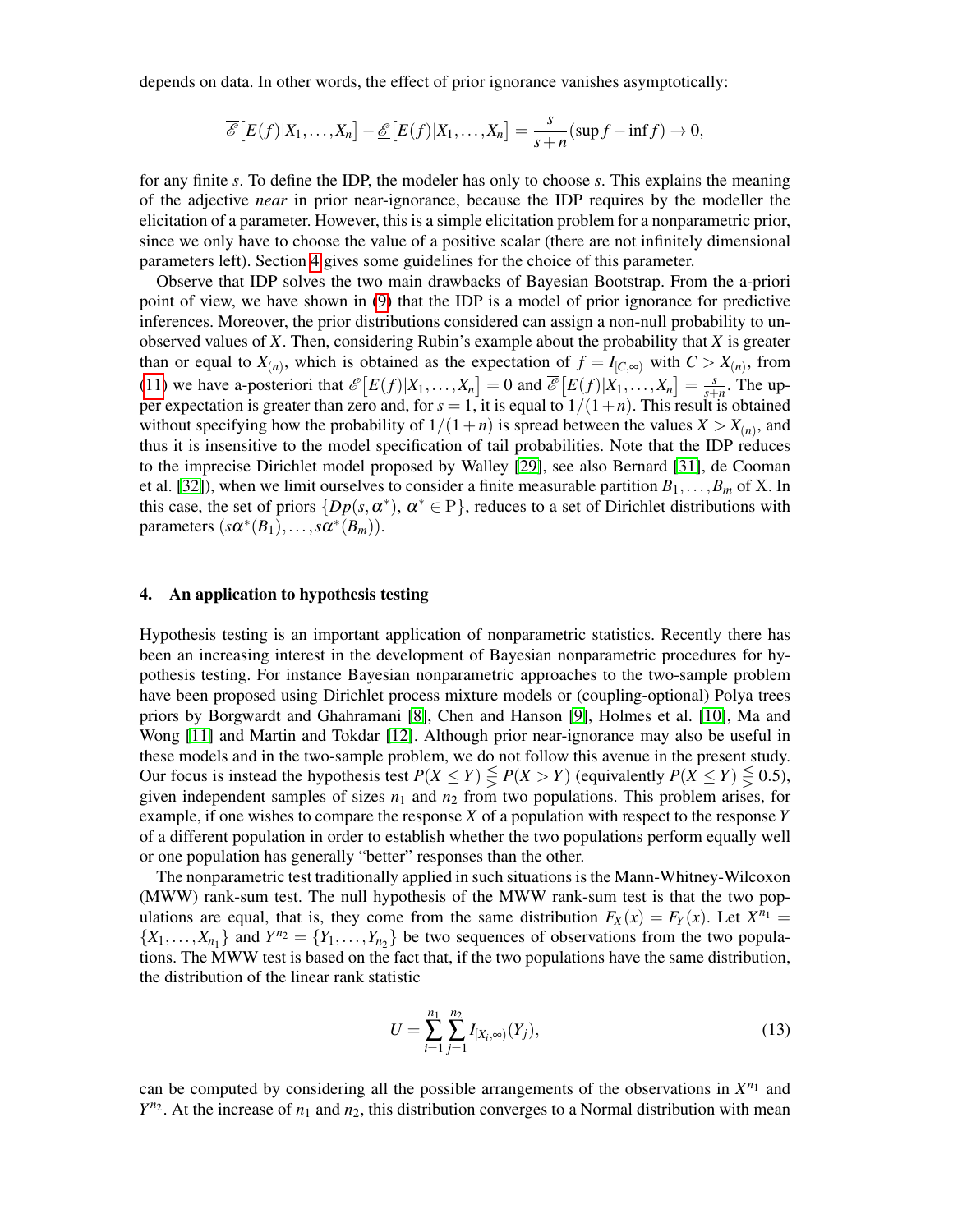and variance given by

$$
E\left[\frac{U}{n_1 n_2}\right] = \frac{1}{2}, \quad Var\left[\frac{U}{n_1 n_2}\right] = \frac{n_1 + n_2}{12 n_1 n_2}.
$$
 (14)

It is worth to stress that  $F_X(x) = F_Y(x)$  implies  $P(X \le Y) = 0.5$  (i.e., it is not true that *Y* is better than *X*) but not vice versa. Thus, the MWW test cannot be used in general as a test for  $P(X \le Y)$ . This limitation of the test is due to the choice of U statistic functions as the test statistic instead of estimator and the need of any frequentist method to specify the distribution of the statistic under the null hypothesis. The null hypothesis  $F_X(x) = F_Y(x)$  is thus selected to be able to compute the distribution of the statistic, although, in practice, one is interested in a much weaker hypothesis to test  $P(X \le Y)$  (see Fay and Proschan [\[33\]](#page-23-0) for a detailed discussion). To overcome this issue of the MWW test, it is often common to assume a location-shift model, which states that the two populations can only differ in locations:  $F_Y(y) = F_X(y - \Delta)$ . The goal is then to test the hypothesis that there is no treatment effect  $\Delta = 0$  ( $P(X \le Y) = 0.5$ ) versus the alternative  $\Delta > 0$  $(P(X \le Y) > 0.5)$  or  $\Delta < 0$  ( $P(X \le Y) < 0.5$ ). Under this assumption, the MWW test can be interpreted as a Hodges and Lehmann [\[34\]](#page-23-1) estimator. On the other side, the Bayesian approach provides the posterior distribution of  $P(X \leq Y)$ , which can be used to compute the probability of any hypothesis of interest. Therefore, we are not limited in the choice of the null hypothesis. Moreover, the MWW test is affected by all the drawbacks which characterize null hypothesis significance tests (NHST). Such tests "allow one either to reject the null hypothesis or to fail to reject it, but they do *not* provide any measure of evidence for the null hypothesis" (Raftery [\[35\]](#page-23-2)). This prevents associating a cost to Type I and Type II errors and taking decisions by minimizing the expected loss. Instead, decision are taken on the basis of the chosen significance  $\gamma$ , namely the probability of rejecting the null hypothesis when it is true. In principle, one should balance significance and power of the test. Yet, a principled way of doing this is lacking (Kruschke [\[36\]](#page-23-3)). Hence, decisions are simply taken by setting  $\gamma = 0.01$  or 0.05, without considering the probability of Type II errors. Moreover, the *p*-value and thus the outcome of the test depend on the intention of the person who has collected the data (Kruschke [\[36\]](#page-23-3), Goodman [\[37\]](#page-23-4)). The Bayesian approach to decision making allows basing the decisions on the value of the expected loss, whose practical meaning is much more intuitive. For example, the hypothesis test:

$$
\underbrace{P(X \le Y) \le P(X > Y)}_{P(X \le Y) \le 0.5}
$$
\n
$$
\underbrace{P(X \le Y) > P(X > Y)}_{Vs} \cdot \underbrace{P(X \le Y) > 0.5}
$$

can be performed in a Bayesian way in two steps. First we define a loss function

<span id="page-8-0"></span>
$$
L(P,a) = \begin{cases} K_0 I_{\{P(X \le Y) > 0.5\}} & \text{if } a = 0, \\ K_1 I_{\{P(X \le Y) \le 0.5\}} & \text{if } a = 1. \end{cases} \tag{15}
$$

The first row gives the loss we incur by taking the action  $a = 0$  (i.e., declaring that  $P(X \le Y)$ ) 0.5) when actually  $P(X \leq Y) > 0.5$ , while the second row gives the loss we incur by taking the action  $a = 1$  (i.e., declaring that  $P(X \le Y) > 0.5$ ) when actually  $P(X \le Y) \le 0.5$ . Second, we compute the expected value of this loss:

$$
\mathcal{E}\left[L(P,a)\right] = \begin{cases} K_0 \mathcal{P}\left[P(X \le Y) > 0.5\right] & \text{if } a = 0, \\ K_1 \mathcal{P}\left[P(X \le Y) \le 0.5\right] & \text{if } a = 1, \end{cases} \tag{16}
$$

where we have used the calligraphic letter  $\mathscr P$  to denote the probability w.r.t. the DP priors for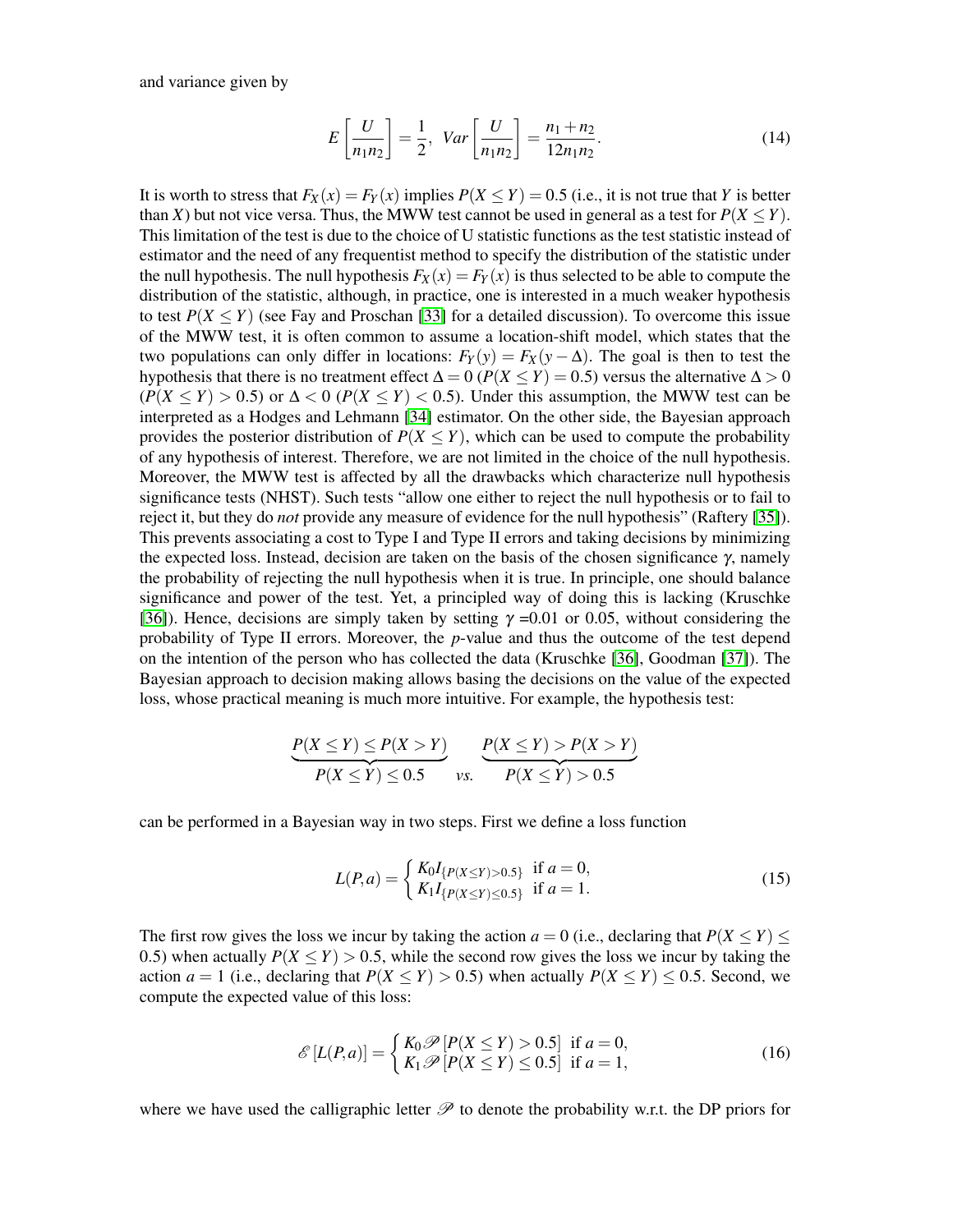$F_X$  and  $F_Y$ . Thus, we choose  $a = 1$  if

<span id="page-9-0"></span>
$$
K_1 \mathscr{P}[P(X \le Y) \le 0.5] \le K_0 \mathscr{P}[P(X \le Y) > 0.5] \Rightarrow \mathscr{P}[P(X \le Y) > 0.5] > \frac{K_1}{K_1 + K_0},\tag{17}
$$

or  $a = 0$  otherwise. When the above inequality is satisfied, we can declare that  $P(X \le Y) > 0.5$ with probability  $\frac{K_1}{K_1+K_0} = 1 - \gamma$ . For the choice  $\gamma = 0.05$ , the MWW test and DP are closely matched. However, in the Bayesian setting,  $\gamma = 0.05$  plays no special role and other choices are possible.

Finally, based on the imprecise DP model developed in this paper, we can perform a Bayesian nonparametric test that, besides overcoming the limitation of the frequentist test described above, is based on extremely weak prior assumptions, and easy to elicit, since it requires only to choose the strength *s* of the DP instead of its infinite-dimensional parameter  $\alpha$ . When using the IDP set of priors, we consider for *F<sup>X</sup>* and *F<sup>Y</sup>* all the possible DP priors with strength lower than or equal to *s* (since all inferences obtained for  $s' < s$  are encompassed by those obtained for *s*, see Walley [\[29\]](#page-22-26)). All these priors give a posterior probability  $\mathcal{P}[P(X \leq Y) > 0.5]$  included between the lower and upper bounds  $\mathcal{P}[P(X \leq Y) > 0.5]$  and  $\mathcal{P}[P(X \leq Y) > 0.5]$ . Thus, according to the decision rule in [\(17\)](#page-9-0) for some  $\gamma = \frac{K_0}{K_0 + K_0}$  $\frac{K_0}{K_0+K_1}$ , we verify if

$$
\mathscr{P}\big[P(X\leq Y)>0.5|X^{n_1},Y^{n_2}\big]>1-\gamma,\ \overline{\mathscr{P}}\big[P(X\leq Y)>0.5|X^{n_1},Y^{n_2}\big]>1-\gamma,
$$

and then proceed as follows:

- (1) if both the inequalities are satisfied we can declare that  $P(X \le Y)$  is greater than 0.5 with probability larger than  $1-\gamma$ ;
- (2) if only one of the inequality is satisfied (which has necessarily to be the one for the upper), we are in an indeterminate situation, i.e., we cannot decide;
- (3) if both are not satisfied, we can declare that the probability that  $P(X \le Y)$  is greater than 0.5 is lower than the desired probability of  $1-\gamma$ .

When our model of prior ignorance returns an indeterminate decision, it means that the evidence from the observations is not enough to declare either that the probability of the hypothesis being true is larger or smaller than the desired value  $1-\gamma$ ; more measurements are necessary to take a decision.

The three cases are respectively depicted in Figure [1.](#page-10-0) Observe that the posterior distributions of  $P(X \leq Y)$ , from which the lower and upper probabilities above are derived, give us much more information than the simple result of the hypothesis test. In particular we can derive the posterior lower and upper probabilities of  $P(X \le Y) < 0.5$ . For instance, from both Figure [1](#page-10-0) (c) and (d) we can see that *Y* is not greater than *X* at 95%, but only in Figure (d) it is evident that *X* is greater than *Y* at 95%. While in the case shown in Figure [1](#page-10-0) (b), we can say neither that *Y* is greater than *X* nor that *X* is greater than *Y*. (To distinguish these two cases it would be more appropriate to perform a "two-sided" hypothesis test.)

In the next section we prove that the IDP is a model of prior ignorance for  $P(X \le Y)$  and derive the posterior results which are necessary to evaluate  $\mathcal{P}[P(X \leq Y) > 0.5]$  and perform the test. Note that, for the moment, we assume that there are no ties between *X* and *Y*; we will discuss how to account for the presence of ties in Section [4.3.](#page-13-0)

# **4.1** *IDP* model for  $P(X \leq Y)$

Let the samples  $X^{n_1}$  and  $Y^{n_2}$  be drawn, respectively, from  $F_X$  and  $F_Y$ . As prior for  $(F_X, F_Y)$ , we assume that  $F_X \sim Dp(s_1, G_1)$  and  $F_Y \sim Dp(s_2, G_2)$ , where  $s_1, s_2 \in \mathbb{R}$  and  $G_1, G_2$  are two cumulative distribution functions. Hereafter, to simplify the presentation, we take  $s_1 = s_2 = s$ .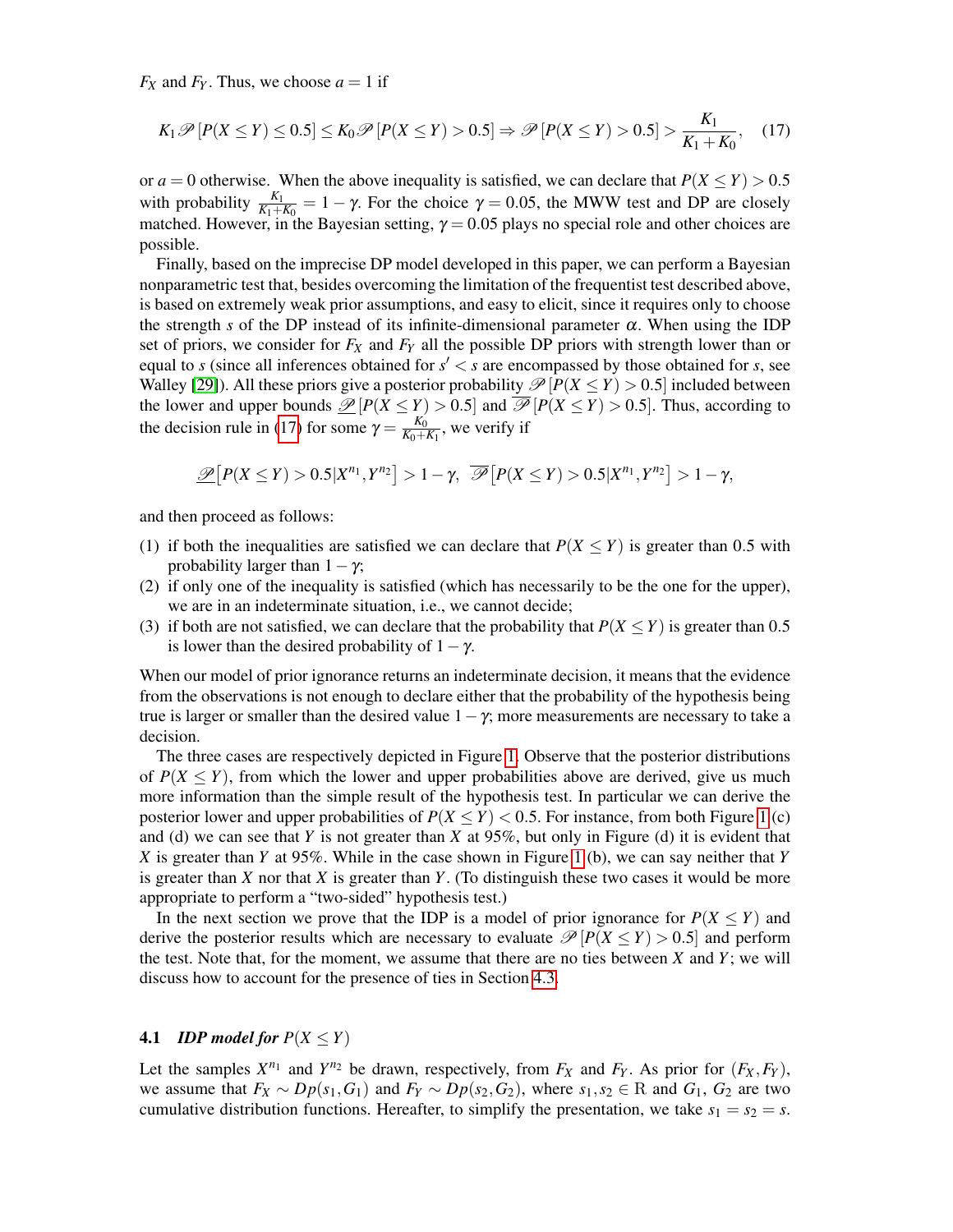

<span id="page-10-0"></span>Figure 1. Four possible results of the hypothesis test. The dark and light filled areas correspond respectively to the lower and upper probabilities of the event  $P(X \le Y) > 0.5$ . The numerical values of these lower and upper probabilities are also reported in the figures.

*F<sub>X</sub>* and *F<sub>Y</sub>* are assumed to be independent. The probability  $P(X \le Y)$  is given by  $P(X \le Y)$  $E[I_{[X,\infty)}(Y)] = \int F_X(y) dF_Y(y)$ . As derived by Ferguson [\[1\]](#page-21-0), by the properties of the Dirichlet process, it follows that a-priori  $\mathcal{E}[P(X \leq Y)] = \int G_1(y) dG_2(y)$ . It can be shown that the set of priors  $\mathscr T$  in [\(8\)](#page-6-0) satisfies the condition of prior ignorance also for  $P(X \le Y)$ . In fact, since  $\mathscr{E}[P(X \le Y)] = \int G_1(y) dG_2(y)$ , if  $G_i \in \mathbb{P}$ , we have that

$$
\mathcal{E}[P(X \le Y)] = 0, \quad \mathcal{E}[P(X \le Y)] = 1,
$$

where the lower (upper) bound is obtained for  $dG_1 = \delta_{X_0}$  and  $dG_2 = \delta_{Y_0}$  with  $X_0 > Y_0$  ( $X_0 < Y_0$ ). Thus, prior ignorance about the mean of  $P(X \le Y)$  is satisfied. Furthermore, let us consider the probability of  $P(X \le Y) < 0.5$  with respect to the Dirichlet process. A-priori, for  $dG_1 = \delta_{X_0}$  and  $dG_2 = \delta_{Y_0}$  we have that

if 
$$
X_0 < Y_0
$$
, then  $\mathcal{P}[P(X \le Y) = 1] = 1$  and thus  $\mathcal{P}[P(X \le Y) \le 0.5] = 0$   
if  $X_0 > Y_0$ , then  $\mathcal{P}[P(X \le Y) = 0] = 1$  and thus  $\mathcal{P}[P(X \le Y) \le 0.5] = 1$ .

A similar reasoning leads to  $\mathcal{P}[P(X \leq Y) > 0.5] = 0$ ,  $\overline{\mathcal{P}}[P(X \leq Y) > 0.5] = 1$ , thus, prior ignorance about the hypothesis  $P(X \leq Y) > 0.5$  is also satisfied. Given the two sequences of measurements, a-posteriori one has:

$$
\mathscr{E}[P(X \le Y) | X^{n_1}, Y^{n_2}] = \int G_{n_1}^*(y) dG_{n_2}^*(y),
$$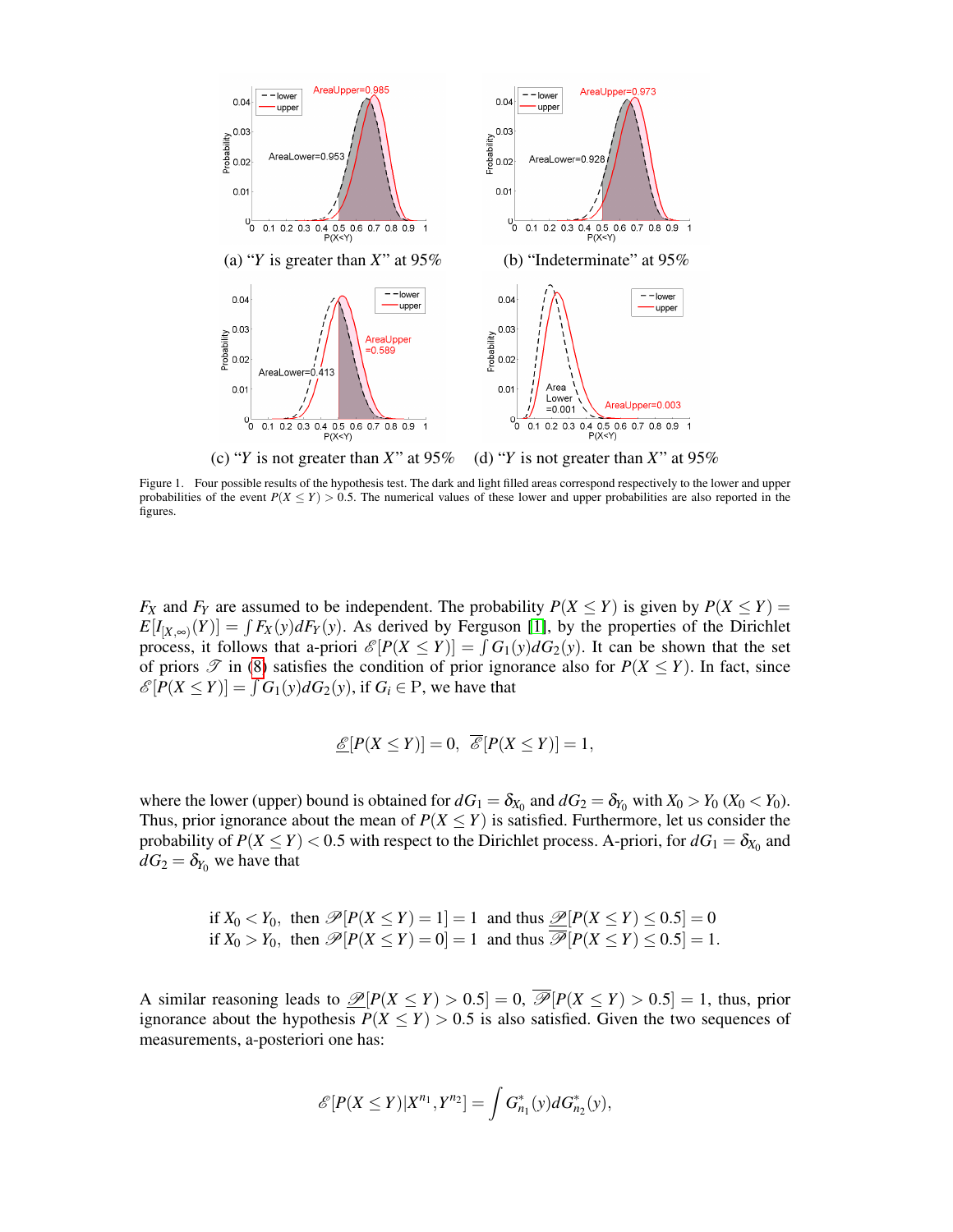with  $G_{n_i}^* = \frac{s}{s+1}$  $\frac{s}{s+n_i}G_i+\frac{1}{s+n_i}\sum_{j=1}^{n_i}I_{[Z_j,\infty)}$ , where  $Z_j=X_j$  for  $i=1$  and  $Z_j=Y_j$  for  $i=2$ . It follows that:

$$
\mathcal{E}[P(X \le Y)|X^{n_1}, Y^{n_2}] = \frac{s}{s+n_1} \frac{s}{s+n_2} \int G_1(y) dG_2(y) + \frac{n_1}{s+n_1} \frac{s}{s+n_2} \frac{1}{n_1} \sum_{j=1}^{n_1} (1 - G_2(X_j^{-})) + \frac{s}{s+n_1} \frac{n_2}{s+n_2} \frac{1}{n_2} \sum_{j=1}^{n_2} G_1(Y_j) + \frac{n_1}{s+n_1} \frac{n_2}{s+n_2} \frac{U}{n_1 n_2},
$$
\n(18)

where  $1 - G_2(X^-) = \int I_{[X,\infty)} dG_2$ . Then, the lower and upper posterior bounds of the posterior expectations of  $P(X \le Y)$  given the set of priors  $\mathscr T$  are:

<span id="page-11-0"></span>
$$
\frac{\mathcal{E}}{\mathcal{E}}[P(X \le Y)|X^{n_1}, Y^{n_2}] = \frac{U}{(s+n_1)(s+n_2)},\n\overline{\mathcal{E}}[P(X \le Y)|X^{n_1}, Y^{n_2}] = \frac{U}{(s+n_1)(s+n_2)} + \frac{s(s+n_1+n_2)}{(s+n_1)(s+n_2)},
$$
\n(19)

obtained in correspondence of the extreme distributions  $dG_1 \rightarrow \delta_{X_0}$ ,  $dG_2 \rightarrow \delta_{Y_0}$ , with  $X_0 >$  $\max({Y_0, ..., Y_{n_1}})$ ,  $Y_0 < \min({X_0, ..., X_{n_2}})$  (lower) and  $X_0 < \min({Y_0, ..., Y_{n_1}})$ ,  $Y_0 > \max(\{X_0, \ldots, X_{n_2}\})$  (upper) and *U* is given in [\(13\)](#page-7-1). The posterior probability distribution of  $P(X \leq Y)$  w.r.t. the Dirichlet processes, which is used to perform the Bayesian test of the difference between the two populations, is, in general, computed numerically (Monte Carlo sampling) by using the stick-breaking construction of the Dirichlet process. We will show in the remaining part of this section that, in correspondence to the discrete priors that give the upper and lower bounds of the posterior distributions of  $P(X \leq Y)$ , a more efficient procedure can be devised. Consider the limiting posteriors that give the posterior lower and upper expectations in [\(19\)](#page-11-0):

<span id="page-11-1"></span>
$$
G_{n_i}(y) = \frac{s}{s + n_i} I_{[Z_0, \infty)} + \frac{1}{s + n_i} \sum_{j=1}^{n_i} I_{[Z_j, \infty)},
$$
\n(20)

where the lower bound is obtained with  $Z_0 = X_0 > \max(\lbrace Y_0, \ldots, Y_{n_1} \rbrace)$  for  $i = 1$  and  $Z_0 = Y_0 <$  $\min({X_0, ..., X_{n_2}})$  for  $i = 2$ , and the upper bound with  $Z_0 = X_0 > \max({Y_0, ..., Y_{n_1}})$  for  $i = 1$ , and  $Z_0 = Y_0 < \min(\{X_0, \ldots, X_{n_2}\})$  for  $i = 2$ .

<span id="page-11-2"></span>**Lemma 1.** A cumulative distribution function  $F_{n_i}$  sampled from the Dirichlet process  $Dp(s+)$  $n_i$ , $G_{n_i}$ ) with base probability distribution  $G_{n_i}$  as that defined in [\(20\)](#page-11-1) is given by:

<span id="page-11-3"></span>
$$
F_{n_i} = w_{i0} I_{[Z_0, \infty)} + \sum_{j=1}^{n_i} w_{ij} I_{[Z_j, \infty)},
$$
\n(21)

 $where w_i = (w_{i0}, w_{i1}, \ldots, w_{in_i}) \sim Dir(s, \overbrace{1, \ldots, 1}).$ 

Lemma [1](#page-11-2) states that any distribution  $F_{n_i}$  sampled from  $DP(s + n_i, G_{n_i})$  has the form [\(21\)](#page-11-3). Since the probability density function relative to  $F_{n_i}$ , i.e.,  $w_{i0}\delta_{Z_0} + \sum_{j=1}^{n_i} w_{ij}\delta_{Z_j}$ , has a discrete support, we do not need stick-breaking to sample from a Dirichlet Process when its base measure is discrete; we only need to sample the weights  $(w_{i0}, w_{i1}, \ldots, w_{in_i})$  in [\(21\)](#page-11-3) from the Dirichlet distribution with parameters (*s*,1,...,1). Moreover, if the distributions of *X* and *Y* are DPs with discrete base measures  $G_{n_1}$  and  $G_{n_2}$ , each predictive inference  $E[f(X, Y)]$  can be written as a function of the weights  $(w_{i0}, w_{i1}, \ldots, w_{in_i})$  only, and the relative distribution can be derived from the (Dirichlet) distribution of these weights. Using this result and the fact that the posteriors that give lower and upper bounds for  $\mathcal{P}[P(X \leq Y) > c | X^{n_1}, Y^{n_2}]$  have the discrete base measures

*ni*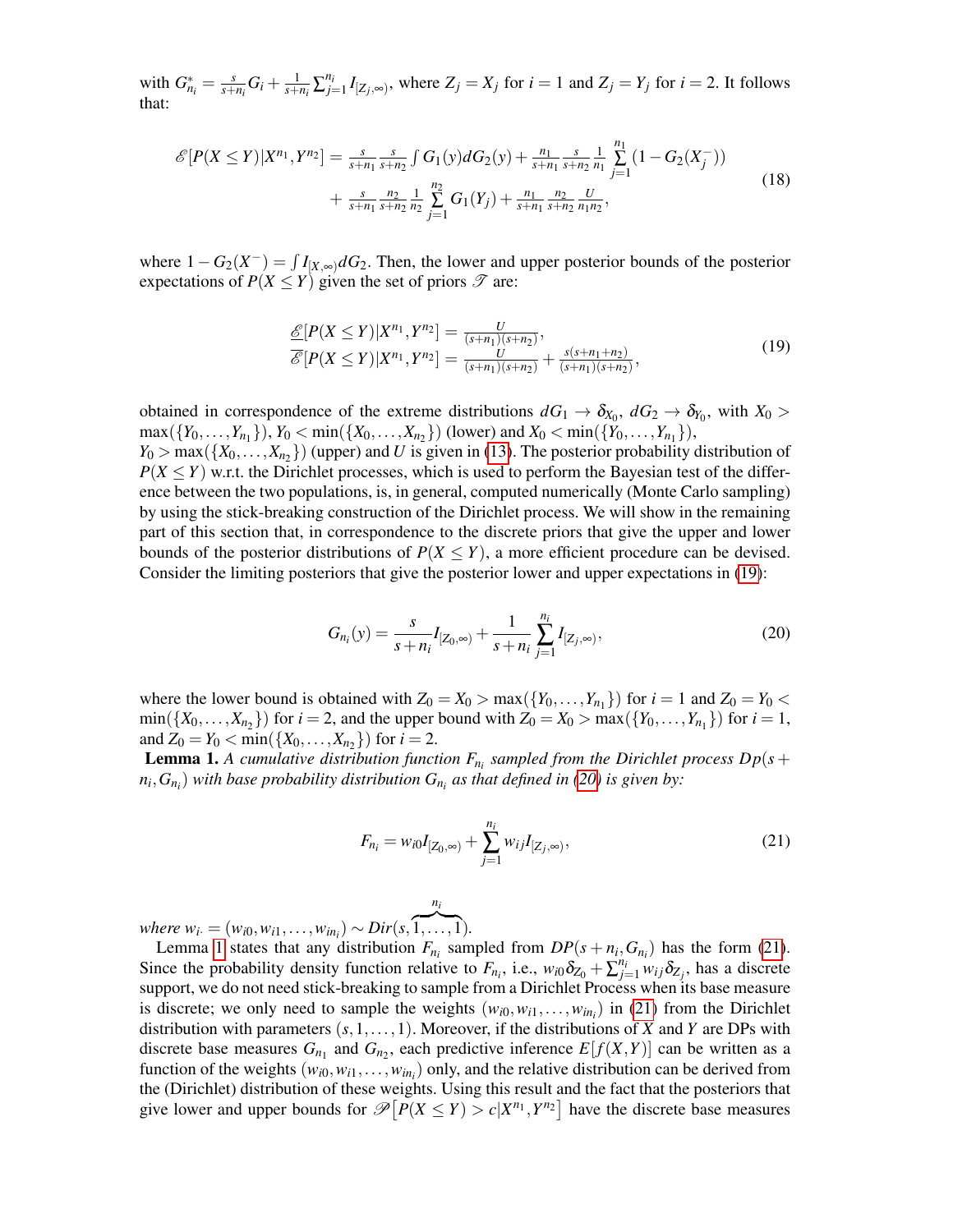[\(20\)](#page-11-1), we can obtain the following result.

<span id="page-12-1"></span>**Theorem 3.** For any  $c \in [0,1]$ , it holds that

$$
\mathcal{D}\big[P(X \le Y) > c | X^{n_1}, Y^{n_2}\big] = P_D\big[g(w_1, w_2, X^{n_1}, Y^{n_2}) > c\big],\tag{22}
$$

*with*

$$
g(w_1, w_2, X^{n_1}, Y^{n_2}) = \sum_{j=1}^{n_1} \sum_{k=1}^{n_2} w_{1j} w_{2k} I_{(X_j, \infty)}(Y_k)
$$

 $(w_{i0}, w_{i1}, \ldots, w_{in_i})$  *∼*  $Dir(s, \overbrace{1, \ldots, 1})$  *<i>for*  $i = 1, 2$  *and the probability P<sub>D</sub> is computed w.r.t.* the Dirichlet distributions of  $w_1$ . and  $w_2$ . The mean and variance of  $g(w_1, w_2, X^{n_1}, Y^{n_2})$  are:

*ni*

<span id="page-12-0"></span>
$$
\mu = E_W[W]^T A E_V[V], \quad \sigma^2 = trace[A^T E_W[WW^T] A E_V[VV^T]] - \mu^2,
$$
\n(23)

where  $W = [w_{11}, \ldots, w_{1n_1}]^T$ ,  $V = [w_{21}, \ldots, w_{2n_2}]^T$  and their expectations  $E_W, E_V$  are taken w.r.t. the Dirichlet distributions of  $w_1$ , and  $w_2$ ,  $E[\overline{W}W^T]$  and  $E[VV^T]$  are  $n_i \times n_i$  square-matrix of *elements*  $e_{jk} = (s + n_i)^{-1}(s + n_i + 1)^{-1}(1 + I_{\{j\}}(k))$  (*i* = 1 *and* 2, *respectively*), and A is an  $n_1 \times n_2$  *matrix with elements*  $a_{jk} = I_{(X_j,\infty)}(Y_k)$ *.* 

<span id="page-12-2"></span>**Corollary 1.** *For any*  $c \in [0,1]$ *, it holds that* 

$$
\overline{\mathscr{P}}\big[P(X \le Y) > c|X^{n_1}, Y^{n_2}\big] = P_D\big[g(w_1, w_2, X^{n_1}, Y^{n_2}) > c\big],\tag{24}
$$

*with*

$$
g(w_1, w_2, X^{n_1}, Y^{n_2}) = w_{10}w_{20} + w_{10} \sum_{j=1}^{n_2} w_{2j} + w_{20} \sum_{j=1}^{n_1} w_{1j} + \sum_{j=1}^{n_1} \sum_{k=1}^{n_2} w_{1j}w_{2k}I_{(X_j, \infty)}(Y_k),
$$

 $where \ (w_{i0}, w_{i1}, \ldots, w_{in_i}) \sim Dir(s, \overline{1, \ldots, 1}) \ for \ i = 1, 2.$  Consider the augmented vectors *ni*  $W = [w_{10}, w_{11}, \ldots, w_{1n_1}]^T$ ,  $V = [w_{20}, w_{21}, \ldots, w_{2n_2}]^T$ , and the matrix A with elements  $a_{jk}$ *I*<sub>(*X*<sub>*j*−1</sub>,∞)</sub>(*Y*<sub>*k*−1</sub>) *for all j*, $k \neq 1$  *and a*<sub>*jk*</sub> = 1 *if j* = 1 *or k* = 1*. The mean and variance of*  $g(w_1, w_2, X^{n_1}, Y^{n_2})$  can be computed using the same formulas as in [\(23\)](#page-12-0), where, this time,  $E[WW^T]$  *and*  $E[VV^T]$  *are*  $(n_i + 1) \times (n_i + 1)$  *square-matrices* (*i* = 1 *and* 2*, respectively) of* elements  $e_{jk} = (s + n_i)^{-1}(s + n_i + 1)^{-1}\tilde{e}_{jk}$  with  $\tilde{e}_{jk} = (1 + I_{\{j\}}(k))$  for all  $j, k \neq 1$  and  $\tilde{e}_{jk} =$  $s(1+sI_{\{j\}}(k))$  *if*  $j=1$  *or*  $k=1$ *.* 

Theorem [3](#page-12-1) and Corollary [1](#page-12-2) show that the lower and upper bounds of  $\mathcal{P}[P(X \leq Y) >$  $c|X^{n_1}, Y^{n_2}|$  can be computed by Monte Carlo sampling from the Dirichlet distributions of the weight vectors  $w_1, w_2$  and, thus, no stick-breaking is necessary.

To perform the hypothesis test, we select  $c = 1/2$  and, according to the decision rule [\(17\)](#page-9-0) for some  $K_0$ ,  $K_1$ , we check if

$$
\mathscr{D}\big[P(X \leq Y) > \frac{1}{2}|X^{n_1}, Y^{n_2}\big] > 1 - \gamma, \quad \overline{\mathscr{P}}\big[P(X \leq Y) > \frac{1}{2}|X^{n_1}, Y^{n_2}\big] > 1 - \gamma,
$$

where  $\gamma = \frac{K_0}{K_0 + R}$  $\frac{K_0}{K_0+K_1} \in (0,1)$  (e.g.,  $1-\gamma = 0.95$ ).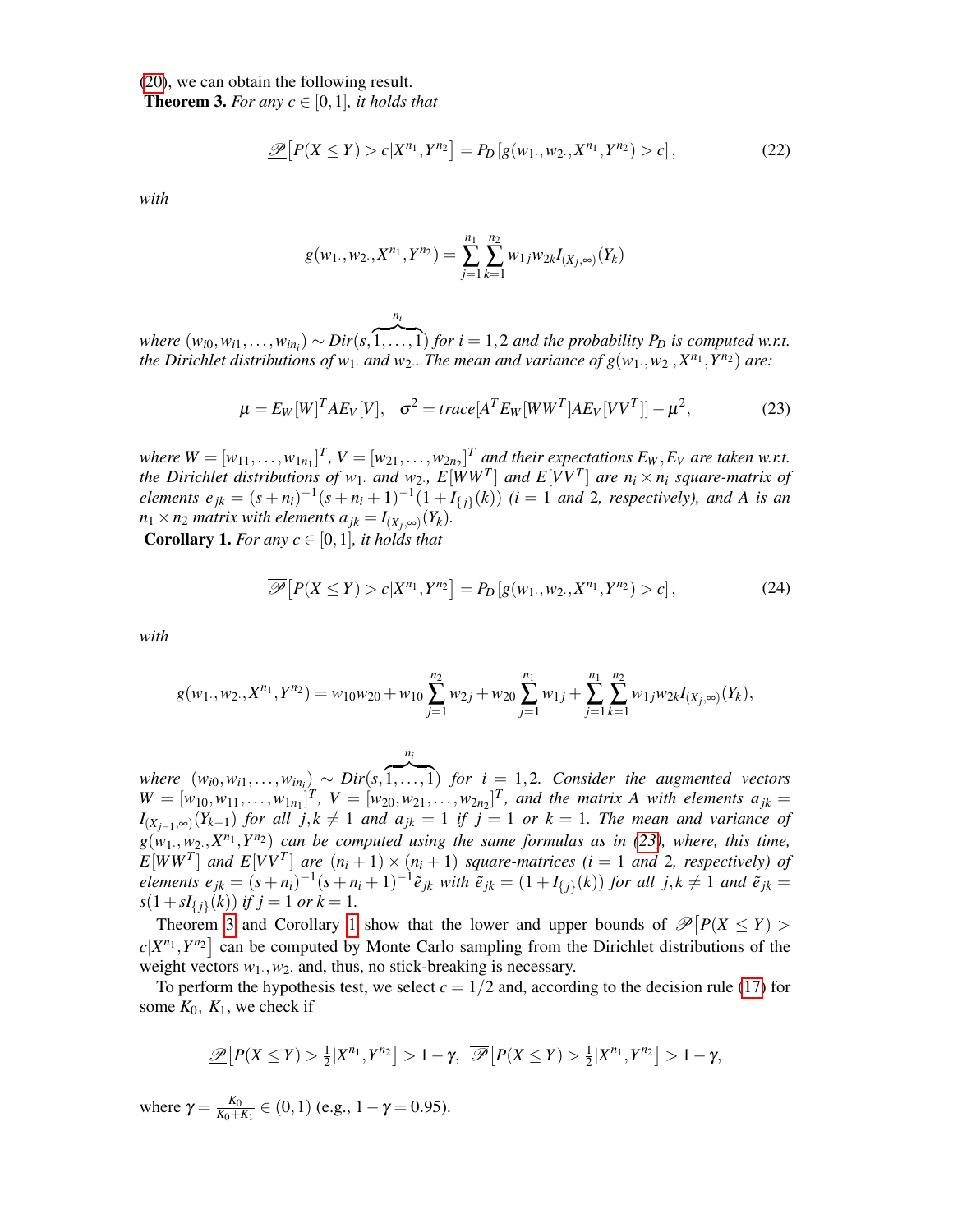#### 4.2 *Choice of the prior strength s*

The value of *s* determines how quickly lower and upper posterior expectations converge at the increase of the number of observations. A way to select a value of *s* is by imposing that the degree of robustness (indeterminacy)  $\overline{\mathcal{E}}[P(X \leq Y)|X^{n_1}, Y^{n_2}] - \underline{\mathcal{E}}[P(X \leq Y)|X^{n_1}, Y^{n_2}]$  is reduced to a fraction of its prior value  $\left(\frac{\partial F}{\partial Y}(X \leq Y)\right] - \frac{\partial F}{\partial Y}(X \leq Y)\right] = 1$ ) after one observation  $(X_1, Y_1)$ . Imposing a degree of imprecision close to 1 after the first observation increases the probability of an indeterminate outcome of the test, whereas, a value close to 0 makes the test less reliable (in fact the limiting value of 0 corresponds to the BB which will be shown in Section [6](#page-14-0) to be less reliable than the IDP). Then, the intermediate value of  $1/2$  is a frequent choice in prior-ignorance modeling [\[17,](#page-22-14) [29\]](#page-22-26). Although this is a subjective way to choose the degree of conservativeness (indeterminacy), we will show in Section [6](#page-14-0) that it represents a reasonable trade-off between the reliability and indeterminacy of the decision. From [\(19\)](#page-11-0) for  $n_1 = n_2 = 1$ , it follows that

$$
\overline{\mathcal{E}}[P(X \leq Y)|X_1,Y_1] - \underline{\mathcal{E}}[P(X \leq Y)|X_1,Y_1] = \frac{s^2+2s}{(s+1)^2}.
$$

Thus, by imposing that,

$$
\frac{s^2 + 2s}{(s+1)^2} = \frac{1}{2},
$$

we obtain  $s =$ √ 2−1. Observe that the lower and upper probabilities produced by a value of *s* are always contained in the probability intervals produced by the larger value of *s*. Then, whenever we are undecided for  $s_1$  we are also for  $s_2 > s_1$ . Nonetheless as, for large *n* the distance between the upper and lower probabilities goes to 0, also the indeterminateness goes to zero.

# <span id="page-13-0"></span>4.3 *Managing ties*

To account for the presence of ties between samples from the two populations  $(X_i = Y_j)$ , the common approach is to test the hypothesis  $[P(X < Y) + \frac{1}{2}P(X = Y)] \le 0.5$  against  $[P(X < Y) + \frac{1}{2}P(X = Y)]$  $(Y) + \frac{1}{2}P(X = Y) > 0.5$ . Since

$$
P(X < Y) + \frac{1}{2}P(X = Y) = E[I_{(X,\infty)}(Y) + \frac{1}{2}I_{\{X\}}(Y)] = E[H(Y - X)],
$$

where  $H(\cdot)$  denotes the Heaviside step function, i.e.,  $H(z) = 1$  for  $z > 0$ ,  $H(z) = 0.5$  for  $z = 0$ and  $H(z) = 0$  for  $z < 0$ , in case of ties the *U* statistic becomes

$$
U = \sum_{i=1}^{n_1} \sum_{j=1}^{n_2} H(Y_j - X_i),
$$
\n(25)

.

and it represents the number of pairs  $(X_i, Y_j)$  for which  $X_i \le Y_j$  plus half of the number of pairs  $(X_i, Y_j)$  for which  $X_i = Y_j$ . The results presented in Section [4](#page-7-0) are still valid if we substitute  $I_{(X_j,\infty)}(Y_k)$  with  $H(Y_k - X_j)$  in matrix *A*.

# 5. Asymptotic consistency

From the expression of the lower and upper means in [\(19\)](#page-11-0), it can be verified that for  $n_1, n_2 \rightarrow \infty$ :

$$
\underline{\mathscr{E}}[P(X \leq Y)|X^{n_1}, Y^{n_2}], \overline{\mathscr{E}}[P(X \leq Y)|X^{n_1}, Y^{n_2}] \simeq \mathscr{E}[P(X \leq Y)|X^{n_1}, Y^{n_2}] \simeq \frac{U}{n_1 n_2}
$$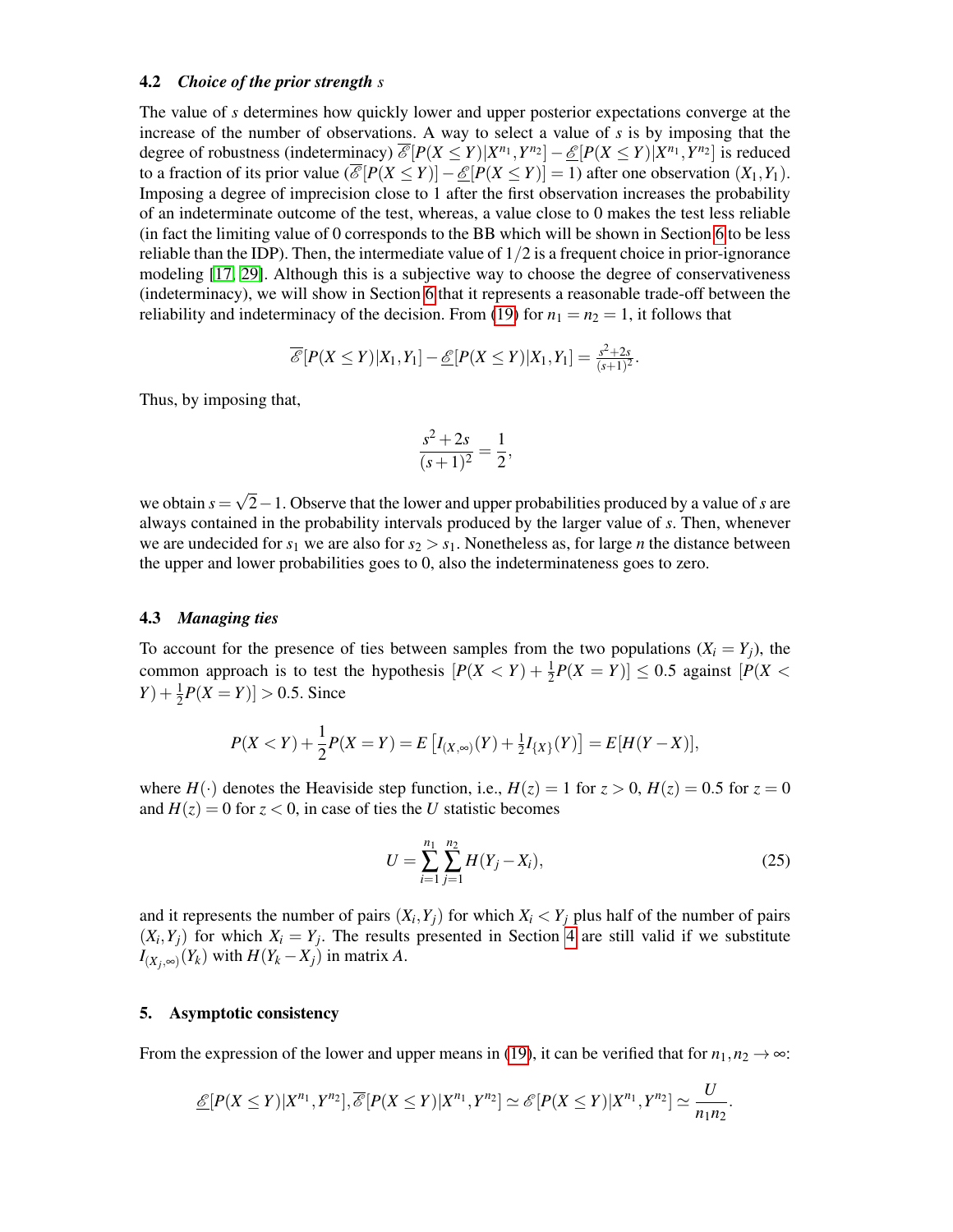Notice that in this section the symbol  $\simeq$  will be used to indicate asymptotic equivalence. The imprecision (degree of robustness) goes to zero for  $n_1, n_2 \rightarrow \infty$  and the expectation  $\mathcal{E}[P(X \leq$  $Y$ ) $|X^{n_1}, Y^{n_2}|$  is asymptotically equivalent to the Mann-Whitney statistic [\[1\]](#page-21-0). The consistency of the IDP rank-sum test can be verified by considering the asymptotic behavior of the posterior lower and upper distributions of  $P(X \leq Y)$  and compare it to the asymptotic distribution of the statistic  $U/n_1n_2$ . For ease of presentation, we limit ourselves to the case  $n_1 = n_2 = n$ . In Lehmann and D'Abrera [\[38,](#page-23-5) Appendix A.5] it is proved that  $U/n_1n_2$  converges for  $n_1, n_2 \rightarrow \infty$  to a Normal distribution with mean  $E[U_{ij}] = P(X \leq Y)$ , for all  $i = 1, ..., n_1$  and  $j = 1, ..., n_2$ , and variance

<span id="page-14-2"></span><span id="page-14-1"></span>
$$
\frac{1}{n}Cov[U_{ij}, U_{i,k \neq j}] + \frac{1}{n}Cov[U_{ij}, U_{k \neq i,j}],
$$
\n(26)

where  $U_{rt} = I_{(X_r, \infty)}(Y_t)$ . In the following theorem an equivalent result is proved for the lower distribution of  $P(X \leq Y)$  in the IDP rank-sum test

**Theorem 4.** Assuming that  $n_1 = n_2 = n$ , for  $n \to \infty$  the IDP rank-sum test lower distribution con*verges to a Normal distribution with mean*  $E[U_{ij}] = P(X \leq Y)$  *and variance given by Equation [\(26\)](#page-14-1).*

The above proof can be easily generalized to the upper distribution (the terms due to  $w_{10}$  and  $w_{20}$  vanish asymptotically) and to the case  $n_1 \neq n_2$  (following the same procedure as in Lehmann and D'Abrera [\[38,](#page-23-5) Th. 9]). Theorem [4](#page-14-2) proves that the (upper and lower) distribution of the IDP rank-sum test is asymptotically equivalent to the distribution of the statistic  $U/n_1n_2$  and, thus, the IDP rank-sum test is consistent as a test for  $P(X \le Y)$ . Conversely, the MWW test is only consistent in the case  $P(X \le Y) = 0.5$  and  $F_X = F_Y$  or  $P(X \le Y) \ne 0.5$  and  $F_X \ne F_Y$ , while it is not consistent for  $P(X \le Y) = 0.5$  and  $F_X \ne F_Y$ . For instance if  $X \sim N(0, 1)$  and  $Y \sim N(0, \sigma^2)$ with  $\sigma^2 > 1$ , two Normal distributions with different variance, then  $P(X \le Y) = 0.5$  but the distributions are different. In this case, if we apply MWW test with a significance level  $\gamma = 0.05$ , MWW will return the alternative hypothesis in approximatively 8.7% of the cases (for a large  $\sigma^2$ ), see DasGupta [\[39,](#page-23-6) Sec. 25.5]. This means that MWW is not calibrated as a test for  $P(X \leq$  $Y$ ) = 0.5 and it is not powerful as a test for  $F_X(x) \neq F_Y(x)$ . Conversely, because of Theorem [4,](#page-14-2) our IDP test with  $\gamma = 0.05$  will return the alternative hypothesis (asymptotically) in 5% of the cases, which is correct since  $P(X \le Y) = 0.5$ .

# <span id="page-14-0"></span>6. Numerical simulations

Consider a Monte Carlo experiment in which  $n_1$ ,  $n_2$  observations  $X, Y$  are generated based on

$$
X \sim N(0,1), Y \sim N(\Delta,1),
$$

with  $\Delta$  ranging on a grid from  $-1.5$  to 1.5. To facilitate the comparison of IDP tests with more traditional tests (which never issue indeterminate outcomes) we introduce a new test (called "50/50 when indeterminate") which returns the same response as the IDP when this is determinate, and issues a random answer (with 50/50 chance) otherwise. We want to stress that the test "50/50 when indeterminate" has been introduced only for the sake of comparison. We are not suggesting that when the IDP is indeterminate we should toss a coin to take the decision. On the contrary we claim that the indeterminacy of the IDP is an additional useful information that our approach gives to the analyst. In these cases she/he knows that (i) her/his posterior decisions would depend on the choice of the prior  $G_0$ ; (ii) deciding between the two hypotheses under test is a difficult problem as shown by the comparison with the Bayesian Bootstrap DP (BB-DP) rank-sum test  $(s = 0)$  and MWW tests. Based on this additional information, the analyst can for example decide to collect additional measurements to eliminate the indeterminacy (in fact we have seen that when the number of observations goes to infinity the indeterminacy goes to zero).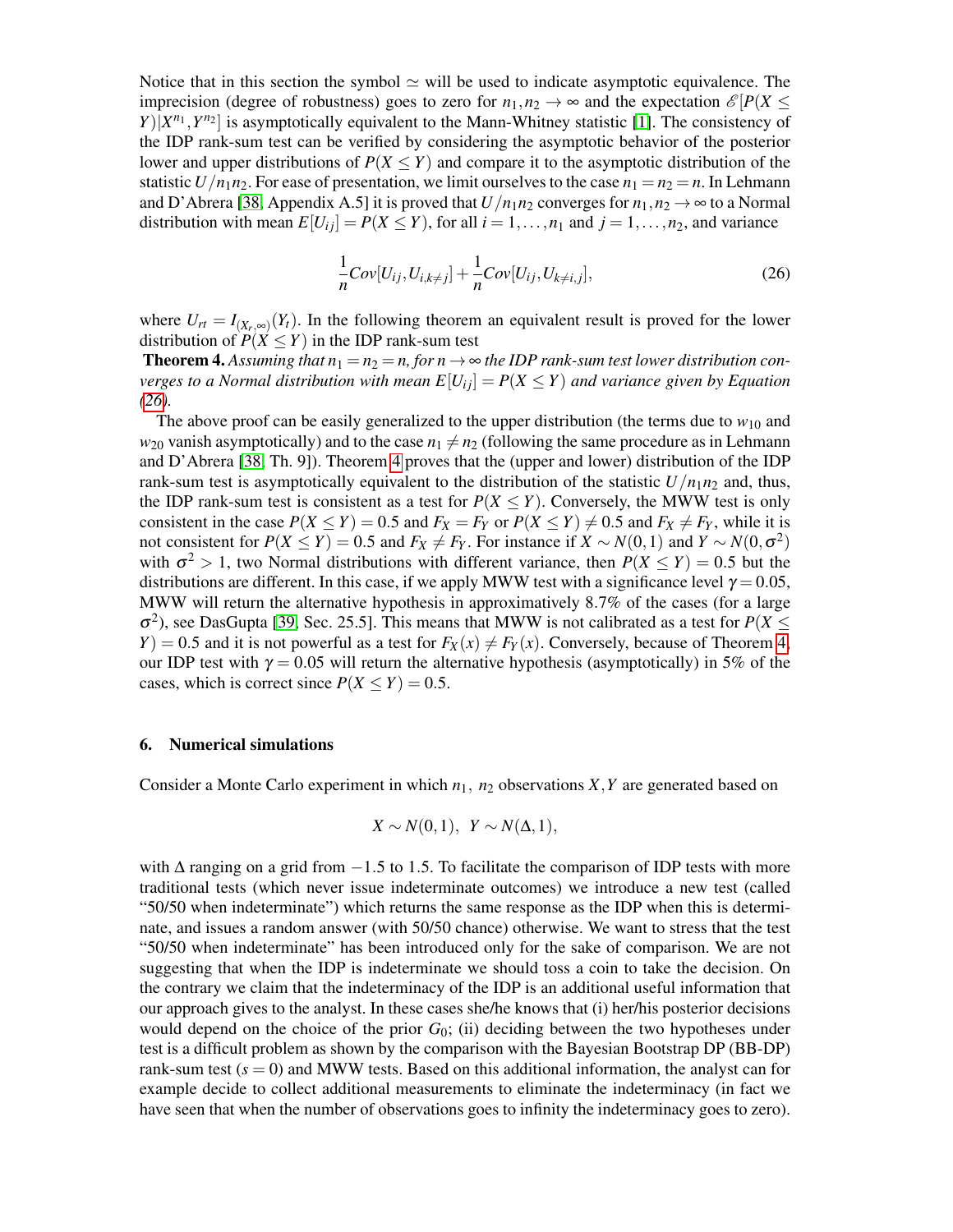We start by comparing the performance of the BB-DP and IDP tests. To evaluate the performance of the tests, we have used the loss function defined in [\(15\)](#page-8-0). In particular, for each value of  $\Delta$  we have performed 20000 Monte Carlo runs by generating in each run  $n_1 = n_2 = 20$  observations for *X*, *Y*. The average loss for the cases (i)  $K_1 = K_2 = 1$  (i.e.,  $\gamma = 0.5$ ) (ii)  $K_1 = 1$  and *K*<sub>2</sub> = 9 (i.e.,  $\gamma$  = 0.1) and (iii) *K*<sub>1</sub> = 1 and *K*<sub>2</sub> = 19 (i.e.,  $\gamma$  = 0.05) is shown in Figure [2](#page-15-0) as a function of  $\Delta$ . In particular, we report (i) the loss of the BB-DP test ( $s = 0$ ); (ii) the loss of the



<span id="page-15-0"></span>Figure 2. Loss as a function of  $\Delta$  for the case  $K_0 = K_1 = 1$  (left),  $K_0 = 1, K_1 = 9$  (center) and  $K_0 = 1, K_1 = 19$  (right).

IDP test when it is determinate; (iii) the indeterminacy of the IDP test, i.e., the number of times it returns an indeterminate response divided by the total number of Monte Carlo runs; (iv) the loss of the "50/50 when indeterminate" test.

From Figure [2,](#page-15-0) it is evident that the performance of the BB-DP and 50/50 tests practically coincide. Furthermore, since we noticed from experimental evidence that in all cases in which IDP is determinate, BB-DP returns the same response as IDP, the difference between the two tests is only in the runs where the IDP is indeterminate. In these runs, BB-DP is clearly guessing at random, since overall it has the same loss as the 50/50 test. Therefore, the IDP is able to isolate several instances in which BB-DP is guessing at random, thus providing useful information to the analyst. Assume, for instance, that we are trying to compare the effects of two medical treatments ("Y is better than X") and that, given the available data, the IDP is indeterminate. In such situation the BB-DP test always issues a determinate response (I can tell if "Y is better than X"), but it turns out that its response is virtually random (like if we were tossing a coin). On the other side, the IDP acknowledges the impossibility of making a decision and thus, although BB-DP and the IDP (more precisely the "50/50 when indeterminate" test) have the same loss, the IDP provides more information. Note that, for all the three loss functions, the maximum percentage of runs in which the IDP is indeterminate is about 18%; this means that for some value of  $\Delta$ , BB-DP is issuing a random answer in 18% of the cases, which is a large percentage. For large  $|\Delta|$ , i.e. when the hypothesis test is easy, there are no indeterminate instances and both the BB-DP and the IDP tests have zero loss. It is interesting to note that, for the cases  $K_1 = 1$ and  $K_2 = 9$  (or  $K_2 = 19$ ) (Figure [2](#page-15-0) center and right) it is more risky (we may incur a greater loss) taking the action  $a = 1$  than  $a = 0$ , and thus the indeterminacy curve is shifted to the  $\Delta > 0$ quadrant.

We have also compared the IDP test and the one-sided MWW NHST implemented according to the conventional decision criterion,  $p < 0.05$ . It is well known that the decision process in NHST is flawed. It is based on asking what is the probability of the data statistic if the null hypothesis were true. This means that NHST can only reject the null hypothesis ( $\Delta \leq 0$ ), contrarily to a Bayesian analysis that can also accept this hypothesis. Furthermore, in a Bayesian analysis we have a principled way to determine  $\gamma$  (i.e., by means of a loss function) which is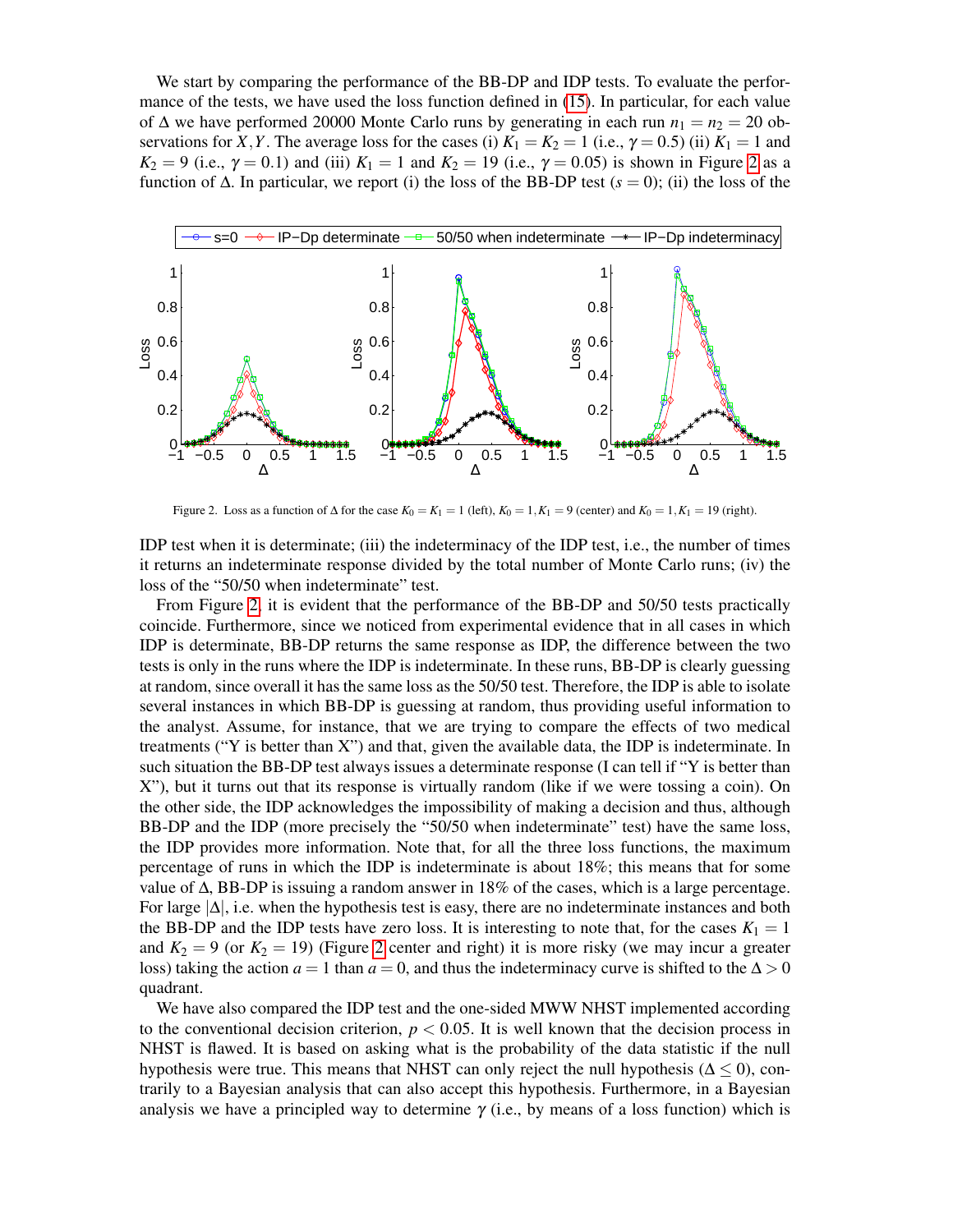lost when putting decisions in the format  $p < 0.05$  (or the more vague  $p < 0.1$ ). Because of these differences, it is difficult to compare the Bayesian with the NHST approach, where we do not have a clear interpretation of the significance level. However, we believe a relatively fair comparison can be carried out by setting  $\gamma$  equal to the significance level of the NHST test, so that the decision criteria adopted by the two test are as similar as possible. Figure [3](#page-16-0) shows the power for the case  $\gamma = 0.05$ ,  $n_1 = n_2 = 10$  and  $n_1 = n_2 = 20$ . In case  $n_1 = n_2 = 20$  (Figure [3,](#page-16-0)



<span id="page-16-0"></span>Figure 3. Power as a function of the difference of the medians  $\Delta$  for the case  $n_1 = n_2 = 10$  (left) and  $n_1 = n_2 = 20$  (right) with  $\gamma = 0.05$ . Here "Freq" denotes the MWW test.

right) it is evident that the performance of the MWW and 50/50 tests practically coincide. Since it can be verified experimentally that when the IDP is determinate the two tests return the same results, this again suggests that when the IDP is indeterminate we have equal probability that  $p < 0.05$  or  $p > 0.05$ , as it is shown in Figure [4.](#page-16-1) The IDP test is able to isolate some instances in which also the MWW test is issuing a random answer. Note that, for  $\Delta = 0.5$ , the maximum percentage of runs in which the IDP test is indeterminate is large, about 18%; this means that MWW is issuing a random answer in 18% of the cases.



<span id="page-16-1"></span>Figure 4. Distribution of MWW p-values in the IDP indeterminate cases for  $n_1 = n_2 = 20$ ,  $\gamma = 0.05$  and  $\Delta = 0.5$ .

The results for the case  $n_1 = n_2 = 10$  (Figure [3,](#page-16-0) left) lead to similar conclusions. The performance of the MWW and 50/50 tests (almost) coincide. The 50/50 test is slightly better for  $\Delta$  < 0.9 and slightly worse for  $\Delta$  > 0.9.  $\Delta$  = 0.9 is the value which corresponds to the maximum indeterminacy of the IDP, i.e. 30%. Thus, for  $\Delta = 0.9$ , MWW is guessing at random in 30% of the runs.

It is worth analyzing also the case  $\Delta = 0$ . We know that in this case the frequentist test is calibrated, i.e., when  $\gamma = 0.05$  the percentage of correct answers is 95% (although it can be noticeably larger for small values of  $n_1$ ,  $n_2$  since the discreteness of the MWW statistic originates a gap between the chosen  $\gamma$  and the actual significance of the MWW test). Table [1](#page-17-0) shows the accuracy (percentage of correct answers) for  $\Delta = 0$ . The performance of the MWW and 50/50 tests are similar also in this case. The difference is about 1% (for  $n_1 = n_2 = 10$ ) and 0.5% (for  $n_1 = n_2 = 20$ .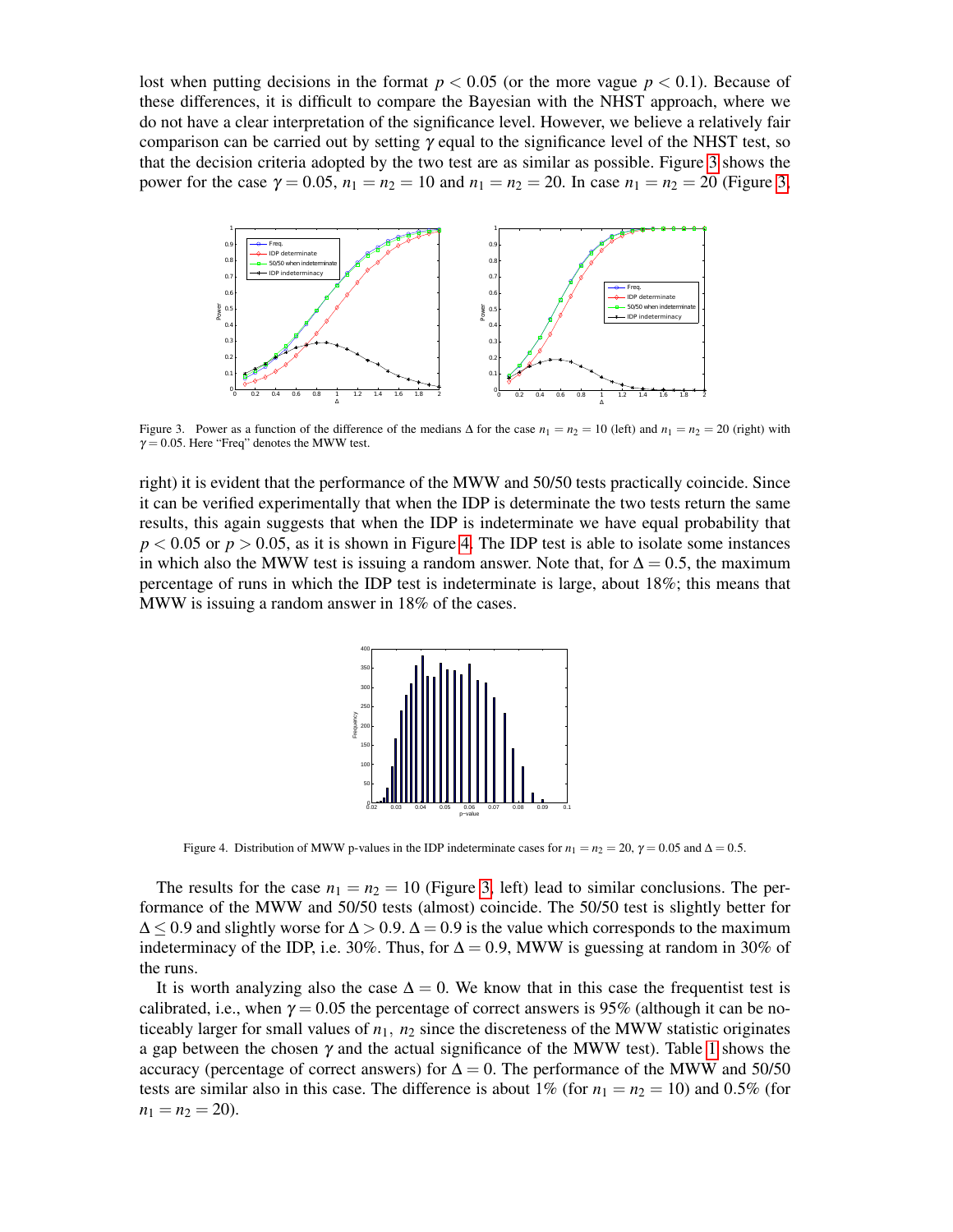|                             | Accuracy $n_1 = n_2 = 10$ | Accuracy $n_1 = n_2 = 20$ |
|-----------------------------|---------------------------|---------------------------|
| <b>MWW</b>                  | 0.955                     | 0.952                     |
| $50/50$ test                | 0.945                     | 0.947                     |
| <b>IDP</b> when determinate | 0.911                     | 0.924                     |
| Indeterminacy               | 0.068                     | 0.045                     |

<span id="page-17-0"></span>Table 1. Accuracy for  $\Delta = 0$  and  $\gamma = 0.05$ .

|                             | Accuracy $\gamma = 0.1$ | Accuracy $\gamma = 0.25$ |
|-----------------------------|-------------------------|--------------------------|
| <b>MWW</b>                  | 0.8995                  | 0.7552                   |
| $50/50$ test                | 0.8993                  | 0.7482                   |
| <b>IDP</b> when determinate | 0.8568                  | 0.6777                   |
| <b>IDP</b> indeterminacy    | 0.081                   | 0.142                    |

<span id="page-17-2"></span>Table 2. Accuracy in case  $\Delta = 0$  for  $n_1 = n_2 = 20$ 

Also in this case, when the IDP is determinate, it returns the same responses as MWW. This result holds independently of the choice of  $\gamma$ , as shown by Figure [5](#page-17-1) and Table [2](#page-17-2) where we have repeated the above experiment for  $n_1 = n_2 = 20$  with, this time,  $\gamma = 0.1$  and  $\gamma = 0.25$ .

Finally, Figure [6](#page-18-0) shows the error (one minus the accuracy) of the IDP test as a function of *s*, when  $\gamma = 0.1$ ,  $n_1 = n_2 = 20$  and  $\Delta = 0$ . Clearly, the error of the MWW test is constantly equal to  $\gamma = 0.1$  (we are under the null hypothesis of MWW). The error of the IDP test when determinate decreases with *s*, because of the increase of the indeterminacy. The error of the 50/50 test has a convex trend, clearly decreasing for  $s < 0.2$  and increasing for  $s > 0.5$ . This (together with the other results of this section) may be seen as an empirical confirmation that the choice of  $s = \sqrt{2}-1$  is appropriate, since it guarantees a good trade-off between robustness and indeterminacy.

Finally , note that all the above differences/similarities between the three tests appear also in the case where we consider location-shift models with distributions different from Gaussians (e.g., Student-t distribution with one or two degrees of freedom). These results have been omitted for shortness.



<span id="page-17-1"></span>Figure 5. Power as a function of the difference of the medians  $\Delta$  for  $n_1 = n_2 = 20$ ,  $\gamma = 0.1$  (left) and  $\gamma = 0.25$  (right). Here "Freq" denotes the MWW test.

## 7. Conclusions

In this paper we have proposed a model of prior ignorance for nonparametric inference based on the Dirichlet process (DP), by extending the approach proposed by Pericchi and Walley [\[17\]](#page-22-14), Walley [\[29\]](#page-22-26) and based on the use of sets of prior distributions. We developed a prior nearignorance DP model (IDP) for inference about a variable *X* by fixing the prior strength of the DP and letting the normalized probability measure vary in the set of all distributions. We have proved that the IDP is consistent and a-priori vacuous for all predictive inferences that can be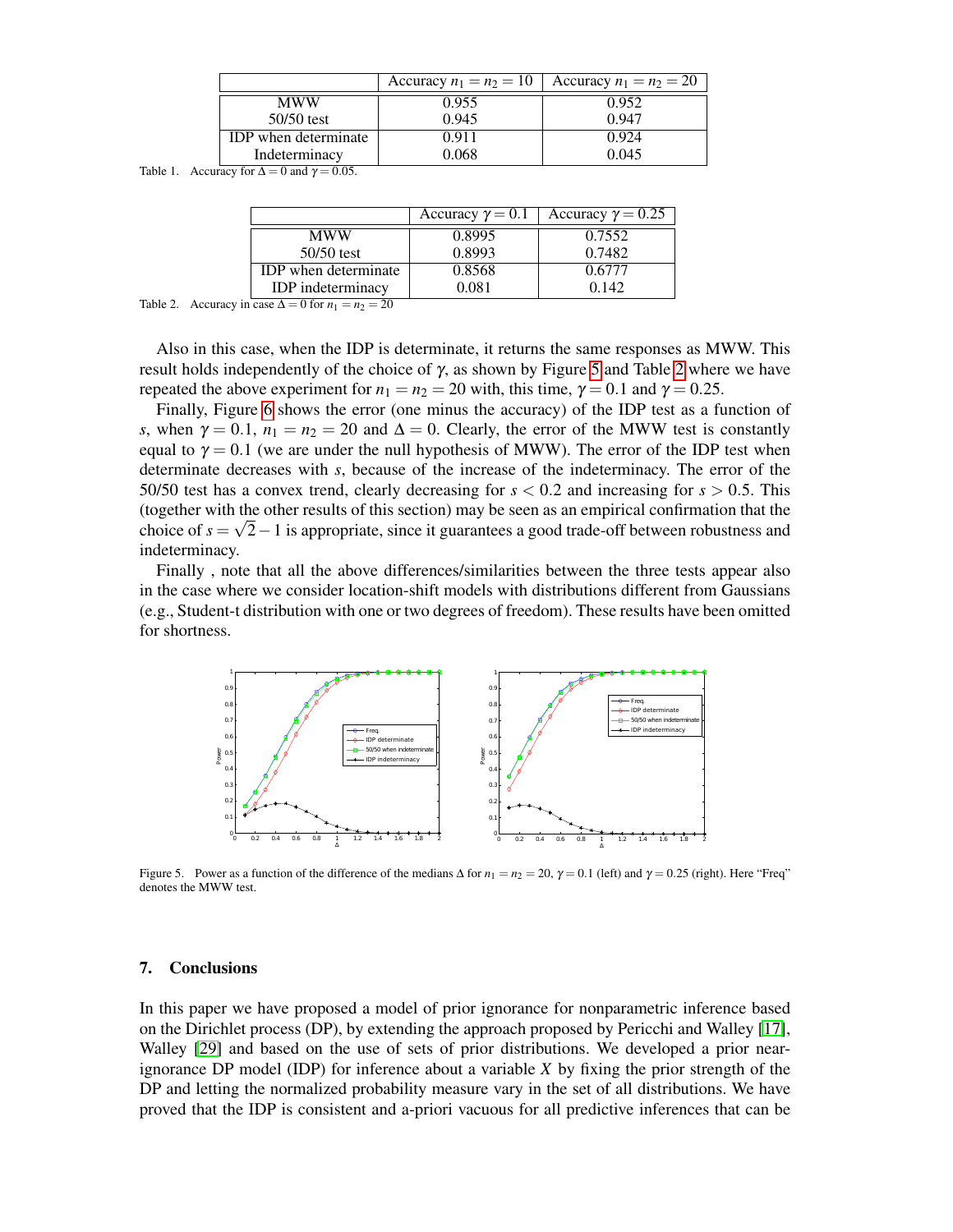

<span id="page-18-0"></span>Figure 6. Error as a function of *s* for  $n_1 = n_2 = 20$ ,  $\gamma = 0.1$  and  $\Delta = 0$ . Here "Freq" denotes the MWW test.

defined as the expectation of a real-valued bounded function of *X*. The proposed IDP model has two main merits. First, it removes the need for specifying the infinite-dimensional parameter of the DP (only an upper bound for the strength *s* of the DP must be assumed a-priori), thus making the elicitation of the prior very easy. Second, it allows computing the posterior inferences for which no closed form expression exists, by simple Monte Carlo sampling from the Dirichlet distribution, thus avoiding more demanding sampling approaches typically used for the DP (e.g., stick breaking). Based on this new prior near-ignorance model, we have proposed a general, simple and conservative approach to Bayesian nonparametric tests, and in particular we have developed a robust Bayesian alternative to the Mann-Whitney-Wilcoxon test: the IDP ranksum test. We have shown that our test is asymptotically consistent, while this is not always the case for the Mann-Whitney-Wilcoxon test. Finally, by means of numerical simulations, we have compared the IDP rank-sum test to the Mann-Whitney-Wilcoxon test and the Bayesian test obtained from the DP when the prior strength goes to zero. Results have shown that the IDP test is more robust, in the sense that it is able to isolate instances in which these tests are practically guessing at random. Given these interesting results, as future work we plan to use this approach to implement Bayesian versions of the most used frequentist nonparametric tests. In the long run, our aim is to build a statistical package for Bayesian nonparametric tests.

# 8. Appendix

*Proof of Theorem [1:](#page-6-3)* From [\(2\)](#page-3-2) assuming that  $P \sim Dp(s, \alpha^*)$  one has that  $\mathscr{E}[E(f)] = \int f d\alpha^*$ . Define  $x_l = \arg \inf_{x \in X} f(x)$  and  $x_u = \arg \sup_{x \in X} f(x)$ , then [\(9\)](#page-6-1) follows by:

$$
\underline{\mathscr{E}}[E(f)] = \inf_{\alpha^* \in \mathrm{P}} \int f d\alpha^* = \int f d\delta_{x_l} = f(x_l), \ \overline{\mathscr{E}}[E(f)] = \sup_{\alpha^* \in \mathrm{P}} \int f d\alpha^* = \int f d\delta_{x_u} = f(x_u),
$$

which are the infimum and supremum of f by definition. The lower and upper bounds are thus obtained by the following degenerate DPs  $Dp(s, \delta_{x_l})$  and  $Dp(s, \delta_{x_u})$ , which belong to the class [\(8\)](#page-6-0). In case  $x_l$  is equal to  $\infty$  (or  $-\infty$ ), with  $f(x_l)$  we mean  $\lim_{x_l \to \infty} f(x_l)$ , similar for the upper. *Proof of Theorem [2:](#page-6-4)* By exploiting the fact that  $\mathcal{E}[E(f)|X_1,\ldots,X_n] = \int f \ d(\frac{s}{s+1})$  $\frac{s}{s+n}\alpha^*$  + *n*  $\frac{n}{s+n}$   $\frac{1}{n}\sum_{i=1}^{n} \delta_{X_i}$ ), the proof is similar to that of Theorem [1](#page-6-3) (the lower and upper bounds are again obtained by degenerate DPs  $Dp(s, \delta_{x_l})$  and  $Dp(s, \delta_{x_u})$ ).

*Proof of Lemma [1:](#page-11-2)* It follows from the properties (a) and (c) of the DP in Section [2.](#page-3-3)

*Proof of Theorem [3:](#page-12-1)* Based on the stick-breaking construction, a sample  $F_0$  from the generic DP  $Dp(s, G_0)$  can be written as  $F_0(x) = \sum_{n=1}^{\infty}$  $\sum_{k=1}^{\infty} \pi_k \delta_{\tilde{X}_k}$  where  $\pi_k = \beta_k \prod_{i=1}^{k-1}$  $\prod_{i=1}$   $(1 - \beta_i)$ ,  $\beta_k \sim Beta(1, s)$ , and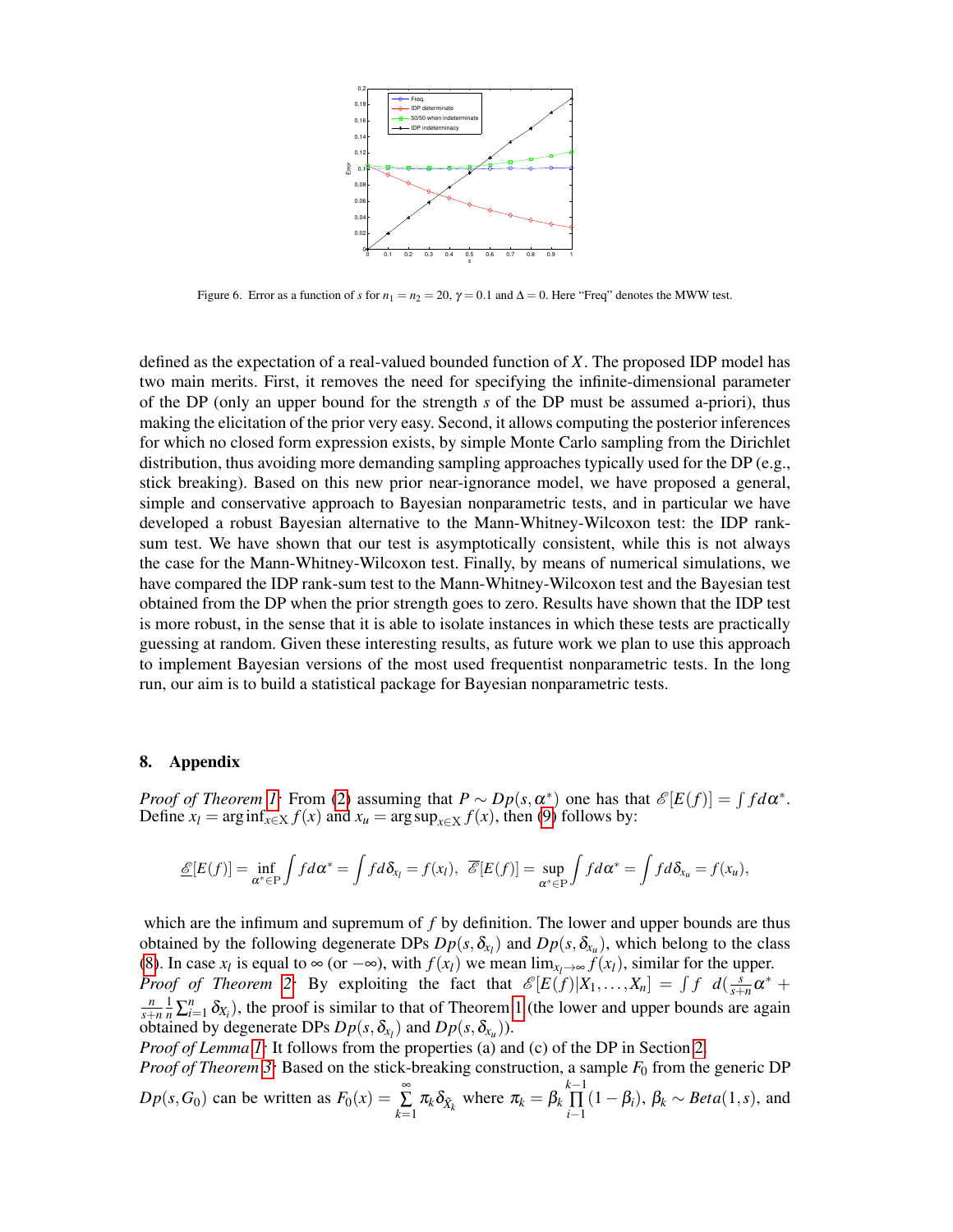$X_k \sim G_0$ . Then, using [\(6\)](#page-4-1), we have that

<span id="page-19-0"></span>
$$
F_n(x) = \sum_{i=1}^n w_i \delta_{X_i} + w_0 \sum_{k=1}^\infty \pi_k \delta_{\tilde{X}_k},
$$
\n(27)

where  $(w_0, w_1, \ldots, w_n) \sim Dir(s, \overbrace{1, \ldots, 1})$ . Consider the two samples  $F_X(x)$  and  $F_Y(y)$  from the posterior distributions of *X* and *Y* given the generic DP priors  $Dp(s, G_{10})$  and  $Dp(s, G_{20})$ . The probability of  $P(X \le Y) > c$  is  $\mathscr{P}[P(X \le Y) > c] = \mathscr{P}[ \int F_{n_1}(y) dF_{n_2}(y) > c]$ . Then, the posterior lower probability of  $P(X \le Y) > c$  is obtained by minimizing  $\int F_{n_1}(y) dF_{n_2}(y)$ , which, by [\(27\)](#page-19-0), is equal to

*ni*

<span id="page-19-1"></span>
$$
\int \left( \sum_{i=1}^{n_1} w_{1i} I_{(X_i, \infty)}(y) + w_{10} \sum_{k=1}^{\infty} \pi_{1k} I_{(\tilde{X}_k, \infty)}(y) \right) \left( \sum_{j=1}^{n_2} w_{2j} \delta_{Y_j}(y) + w_{20} \sum_{l=1}^{\infty} \pi_{2l} \delta_{\tilde{Y}_l}(y) \right) dy
$$
\n
$$
= \sum_{i=1}^{n_1} \sum_{j=1}^{n_2} w_{1i} w_{2j} I_{(X_i, \infty)}(Y_j) + w_{20} \sum_{i=1}^{n_1} \sum_{l=1}^{\infty} w_{1i} \pi_{2l} I_{(X_i, \infty)}(\tilde{Y}_l)
$$
\n
$$
+ w_{10} \sum_{k=1}^{\infty} \sum_{j=1}^{n_2} \pi_{1k} w_{2j} I_{(\tilde{X}_k, \infty)}(Y_j) + w_{10} w_{20} \sum_{k=1}^{\infty} \sum_{l=1}^{\infty} \pi_{1k} \pi_{2l} I_{(\tilde{X}_k, \infty)}(\tilde{Y}_l)
$$
\n(28)

The minimum of  $\int F_{n_1}(y) dF_{n_2}(y)$  is always found in correspondence of prior DPs such that the posterior probability of sampling  $\tilde{X}_k < Y_j$ ,  $\tilde{Y}_l$  or  $\tilde{Y}_l > X_i$  is zero, so that only the term *n*1 ∑ *i*=1 *n*2  $\sum_{j=1}^{n} w_{1i}w_{2j}I_{(X_i,\infty)}(Y_j)$  remains in [\(28\)](#page-19-1). Priors of such kind are, for example, the extreme DP priors that give the posterior lower mean in [\(19\)](#page-11-0) and the posterior Dirichlet process  $F_{n_i}$  with base probability  $G_{n_i}$  given by [\(20\)](#page-11-1). From the property of the Dirichlet distribution, we know that  $E[w_{ij}] = 1/(s+n_i)$  and, thus, we can rewrite the lower expectation given in the first equation of [\(19\)](#page-11-0) as

$$
\mu = \sum_{j=1}^{n_1} \sum_{k=1}^{n_2} \frac{1}{s+n_1} \frac{1}{s+n_2} I_{(X_j,\infty)}(Y_k) = E_W[W]^T A E_V[V],
$$

For the variance, we have that  $\sigma^2 = E[(\sum_{n=1}^{n_1}$ ∑ *j*=1 *n*2  $\sum_{k=1}^{\infty} w_{1j} w_{2k} I_{(X_j,\infty)}(Y_k))^2$   $]-\mu^2$ . Thus, by exploiting the equality

$$
\left(\sum_{j=1}^{n_1} \sum_{k=1}^{n_2} w_{1j} w_{2k} I_{(X_j,\infty)}(Y_k)\right)^2 = W^T A V W^T A V = V^T A^T W W^T A V,
$$

the linearity of expectation and the independence of *W*,*V*, one obtains

$$
E[VTATWWTAV] = EV[VTATEW[WWT]AV] = EV[VTATEW[WWT]AV].
$$

Since the result of this product is a scalar, it is equal to its trace and thus we can use the cyclic property  $trace[E_V[V^T A^T E_W [WW^T]AV]] = trace[A^T E_W [WW^T]AE_V [VV^T]],$  and finally obtain  $\sigma^2 = \text{trace}[A^T E_W[WW^T]AE_V[VV^T]] - \mu^2$ . The proof is easily completed by deriving  $E_W[WW^T]$  and  $E_V[VV^T]$  from the fact that  $w_{ij}$ ,  $w_{kl}$  are independent and  $E_W[w_{ij}^2] = \frac{2}{(s+n_i)(s+n_i+1)}$ ,  $E_W[w_{ij}w_{il}] = \frac{1}{(s+n_i)(s+n_i+1)}$ .

*Proof of Corollary [1:](#page-12-2)* First, observe that the posterior upper probability of  $P(X \leq Y) > c$  is obtained in correspondence of the extreme DP prior that gives the posterior upper mean in [\(19\)](#page-11-0) and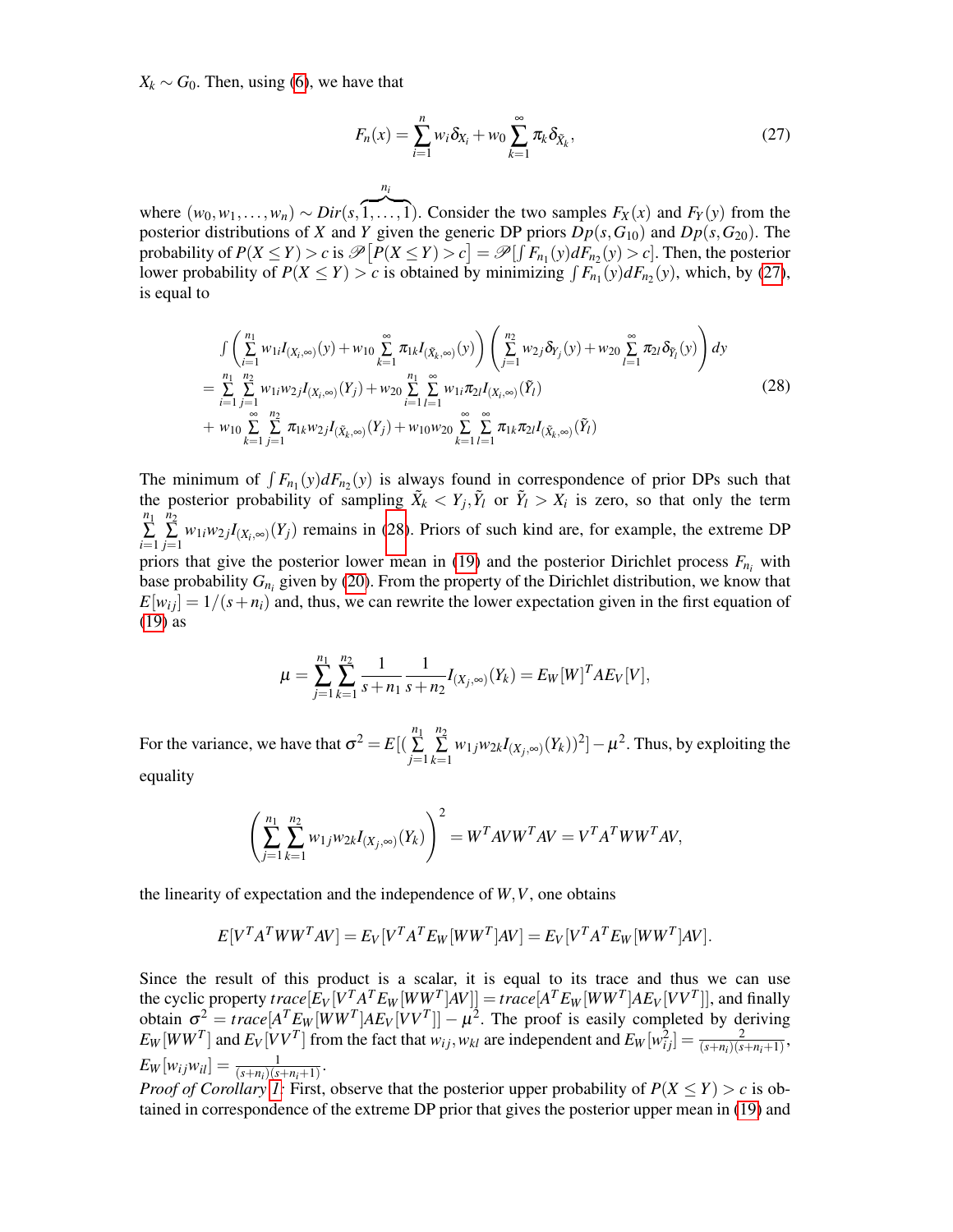has base probability  $dG_{n_i}$  given by [\(20\)](#page-11-1). The probability of  $X \leq Y$  for a given realization  $F_{n_1}$  of  $Dp(s, G_{n_1})$ , and  $F_{n_2}$  of  $Dp(s, G_{n_2})$  is:

$$
\mathscr{P}[P(X \leq Y) > c | X^{n_1}, Y^{n_2}] = \mathscr{P}\left[\int F_{n_1}(y) dF_{n_2}(y) > c\right]
$$
\n
$$
= \mathscr{P}\left[\int \left(w_{10} I_{(X_0, \infty)}(y) + \sum_{j=1}^{n_1} w_{1j} I_{(X_j, \infty)}(y)\right) \left(w_{20} \delta_{Y_0}(y) + \sum_{j=1}^{n_2} w_{2j} \delta_{Y_j}(y)\right) dy > c\right]
$$
\n
$$
= \mathscr{P}\left[w_{10} w_{20} + w_{10} \sum_{j=1}^{n_2} w_{2j} + w_{20} \sum_{j=1}^{n_1} w_{1j} + \sum_{j=1}^{n_1} \sum_{k=1}^{n_2} w_{1j} w_{2k} I_{(X_j, \infty)}(Y_k) > c\right].
$$

The computations are similar to those in Theorem [3,](#page-12-1) but in this case we must also consider the expectations  $E_W[w_{i0}^2] = s(s+1)/(s+n_i)(s+n_i+1)$ ,  $E_W[w_{i0}w_{ij}] = s/(s+n_i)(s+n_i+1)$  for  $j > 0$ .

*Proof of Theorem [4:](#page-14-2)* Our goal is to prove the convergence to a normal distribution of the Bayesian bootstrapped two-sample statistic  $U_{DP} = \sum_{i,j} w_{1i}w_{2j}I_{[X_i,\infty)}(Y_j)$ , which implies the asymptotic nor-

mality of the DP rank sum test lower distribution, since the contribution of the prior  $G_0$  vanishes asymptotically. The asymptotic normality of *UDP* can be proved by means of Lemma 6.1.3. of Lehmann [\[40\]](#page-23-7), which states that given a sequence of random variables  $T<sub>n</sub>$ , the distributions of which tend to a limit distribution *L*, the distribution of another sequence  $T_n^*$  satisfying  $E[(T_n^* - T_n)^2] \to 0$  also tends to L. Said  $h(x, y) = I_{[x, \infty)}(y)$ ,  $h_1(x) = E_Y[h(x, Y)]$  and  $h_2(y) = E_X[h(X, y)]$ , the theorem will be proved by applying the lemma to

$$
T_n = \sqrt{n} \left[ \frac{1}{n} \left( \sum_{i=1}^n h_1(X_i) - \theta \right) + \frac{1}{n} \left( \sum_{j=1}^n h_2(Y_j) - \theta \right) \right]
$$

and  $T_n^* = \sqrt{n}(U_{DP} - \theta)$  where  $\theta = E[U_{ij}] = E[h_1(X)] = E[h_2(Y)]$ .  $T_n$  is a sum of independent terms and thus, from the central limit theorem, it converges to a Gaussian distribution with mean 0 and variance  $\sigma^2 = \sigma_1^2 + \sigma_2^2$ , where  $\sigma_1^2 = Var[h_1(X)]$  and  $\sigma_2^2 = Var[h_2(Y)]$ ). Note that

$$
\sigma_1^2 = Cov[h(X, Y), h(X, Y')] = Cov[U_{ij}, U_{i,k \neq j}], \n\sigma_2^2 = Cov[h(X, Y), h(X', Y)] = Cov[U_{ij}, U_{k \neq i,j}].
$$

From Theorem [3,](#page-12-1) the mean of the lower distribution of  $U_{DP}$  is  $\mu_l = E_W[W]^T A E_V[V] = \frac{U}{(s+n)^2}$ , and thus, for large *n*, it is asymptotic to  $U/n^2$  which converges, in turn, to  $E[U_{ij}] = \theta$ . Then, also  $E[T_n^*]=0$  so that

$$
E[(T_n^* - T_n)^2] = Var[T_n^*] + Var[T_n] - 2Cov[T_n^*, T_n].
$$

The proof will be completed by showing that  $Var[T_n^*] \to \sigma^2$  and  $Cov[T_n^*, T_n] \to \sigma^2$ . For the variance of  $U_{DP}$  [\(23\)](#page-12-0), first note that we can rewrite  $E_W[WW^T] = E_V[VV^T] = (D+J_n)\frac{1}{(s+n)(s+n)}$  $(s+n)(s+n+1)$ where *D* is the diagonal matrix of ones (identity matrix) and  $J_n$  is the  $n \times n$  matrix of ones. Thus, we have that

$$
ATEW[WWT]AEV[VVT] = AT(D+Jn)A(D+Jn)\frac{1}{(s+n)^{2}(s+n+1)^{2}},
$$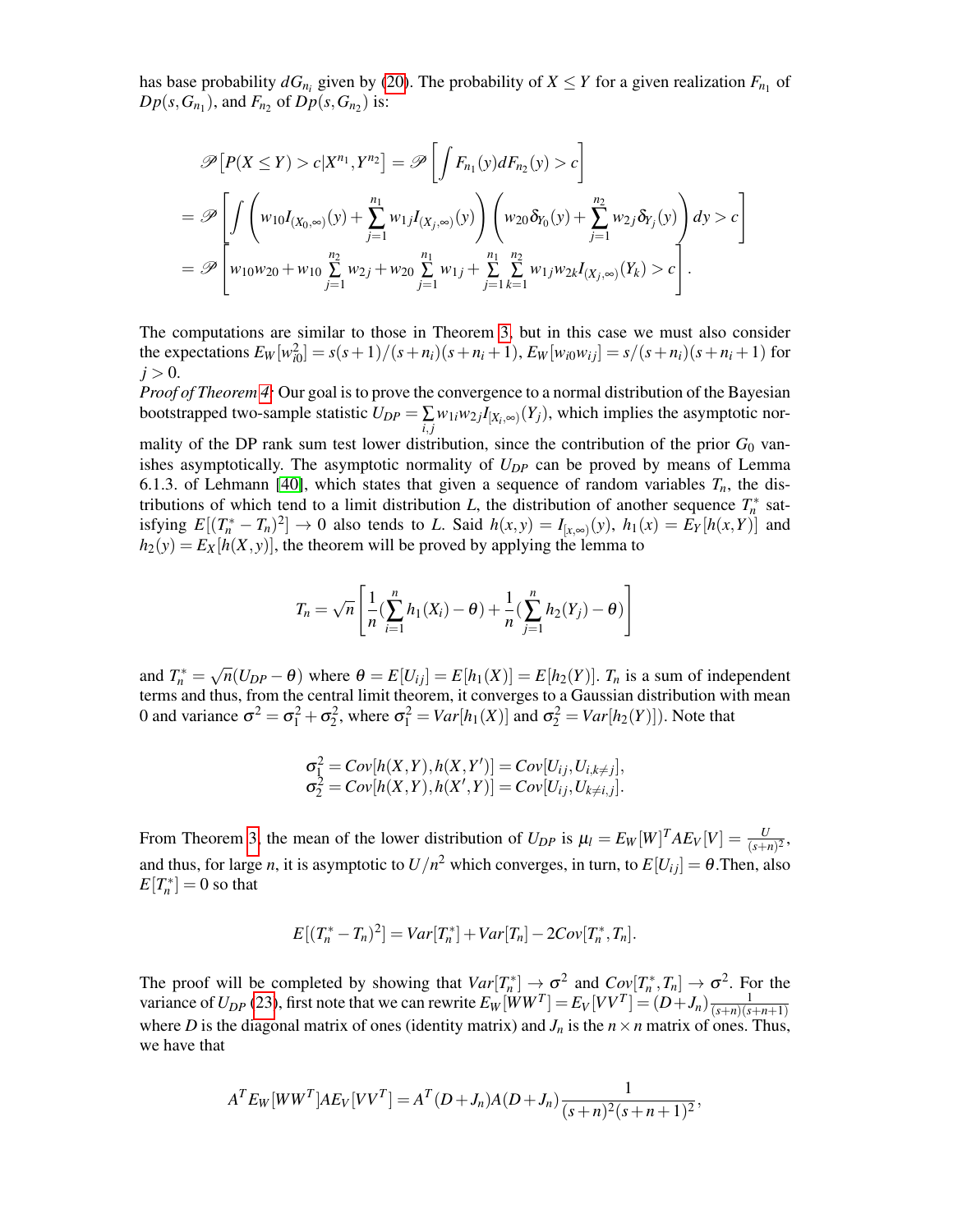and, for large *n*,

$$
\frac{trace(A^T(D+J_n)A(D+J_n))}{(s+n)^2(s+n+1)^2} \rightarrow \frac{trace(A^TA) + trace(A^TAJ_n) + trace(A^TJ_nA) + trace(A^TJ_nAJ_n)}{n^2(n+1)^2}.
$$

The above sum has four terms at the numerator:

$$
trace(A^T A) = \sum_{i,j} a_{ij}^2 = \sum_{i,j} I_{(X_i,\infty)}(Y_j),
$$
  
\n
$$
trace(A^T A J_n) = \sum_{i,j} a_{ij} \sum_k a_{ik} = \sum_{i,j} I_{(X_i,\infty)}(Y_j) + \sum_{i,j \neq k} I_{(X_i,\infty)}(Y_j) I_{(X_i,\infty)}(Y_k),
$$
  
\n
$$
trace(A^T J_n A) = \sum_{i,j} a_{ij} \sum_k a_{kj} = \sum_{i,j} I_{(X_i,\infty)}(Y_j) + \sum_{i \neq k,j} I_{(X_i,\infty)}(Y_j) I_{(X_k,\infty)}(Y_j),
$$

and  $trace(A^T J_n A J_n) = trace(A^T \mathbb{1}\mathbb{1}^T A \mathbb{1}\mathbb{1}^T) = trace(\mathbb{1}^T A \mathbb{1}\mathbb{1}^T A^T \mathbb{1}) = U^2$ , where  $\mathbbm{1}$  is the unit vector. Then we have that

$$
\sigma_l^2 = \frac{3 \sum_{i,j} I_{(X_i, \infty)}^2(Y_j) - 3n^2 \mu_l^2}{n^2 (n+1)^2} + \frac{\sum_{i,j \neq k} I_{(X_i, \infty)}(Y_j) I_{(X_i, \infty)}(Y_k) - n^2 (n-1) \mu_l^2}{n^2 (n+1)^2} + \frac{\sum_{i \neq k,j} I_{(X_i, \infty)}(Y_j) I_{(X_k, \infty)}(Y_j) - n^2 (n-1) \mu_l^2}{n^2 (n+1)^2} + \frac{3n^2 + 2n^2 (n-1) + n^4}{n^2 (n+1)^2} \mu_l^2 - \mu_l^2.
$$

Note that  $\left(\frac{3n^2+2n^2(n-1)+n^4}{n^2(n+1)^2}\right)$  $\frac{2n^2(n-1)+n^2}{n^2(n+1)^2} - 1$ ) $\mu_l^2 = 0$  and, since the first term in  $\sigma_l^2$  goes to zero as  $1/n^2$ , for large *n*,

$$
\sigma_l^2 \to \frac{\Sigma_{i,j\neq k} I_{(X_i,\infty)}(Y_j)I_{(X_i,\infty)}(Y_k) - n^2(n-1)\mu_l^2}{n^2(n+1)^2} + \frac{\Sigma_{i\neq k,j} I_{(X_i,\infty)}(Y_j)I_{(X_k,\infty)}(Y_j) - n^2(n-1)\mu_l^2}{n^2(n+1)^2}.
$$

For large *n*, it can be shown Lehmann and D'Abrera [\[38,](#page-23-5) Th. 9] that the right-hand side of the above equations tends to  $\frac{1}{n}Cov[U_{ij}, U_{i,k \neq j}] + \frac{1}{n}Cov[U_{ij}, U_{k \neq i,j}] = \frac{1}{n}\sigma^2$ , and thus  $Var[T_n] = \frac{1}{n}E[\sigma^2]$  $Var[\sqrt{n}U_{DP}] \rightarrow \sigma^2$ . For the covariance we have

$$
Cov[T_n, T_n^*] = \left( E[U_{DP} \sum_{i=1}^n h_1(X_i)] + E[U_{DP} \sum_{j=1}^n h_2(Y_j)] - 2\theta \right)
$$
  
= 
$$
\left( E[\sum_{i,j} w_{1i}w_{2j}E_{Y_j}[h(X_i, Y_j)] \sum_{i=1}^n h_1(X_i)] + E[\sum_{i,j} w_{1i}w_{2j}E_{X_i}[h(X_i, Y_j)] \sum_{j=1}^n h_2(Y_j)] - 2\theta \right)
$$
  
= 
$$
\left( E_X[\sum_{i=1}^n E[w_{1i}]h_1(X_i) \sum_{i=1}^n h_1(X_i)] + E_Y[\sum_{j=1}^n E[w_{2j}]h_2(Y_j) \sum_{j=1}^n h_2(Y_j)] - 2\theta \right)
$$
  
= 
$$
\frac{1}{n} \left( (\sum_{i=1}^n E_X[h_1(X_i))^2] + (\sum_{j=1}^n E_Y[h_2(Y_j))^2] - 2\theta \right) = Var[h_1(X)] + Var[h_2(Y)] = \sigma^2.
$$

# Acknowledgements

This work has been partially supported by the Swiss NSF grants nos. 200020.137680 / 1 and 200021<sub>-1</sub>46606 / 1.

### References

- <span id="page-21-0"></span>[1] T. S. Ferguson, A Bayesian Analysis of Some Nonparametric Problems, The Annals of Statistics 1 (2) (1973) 209–230, ISSN 00905364.
- <span id="page-21-1"></span>[2] V. Susarla, J. Van Ryzin, Nonparametric Bayesian Estimation of Survival Curves from Incomplete Observations, Journal of the American Statistical Association 71 (356) (1976) 897–902, ISSN 01621459.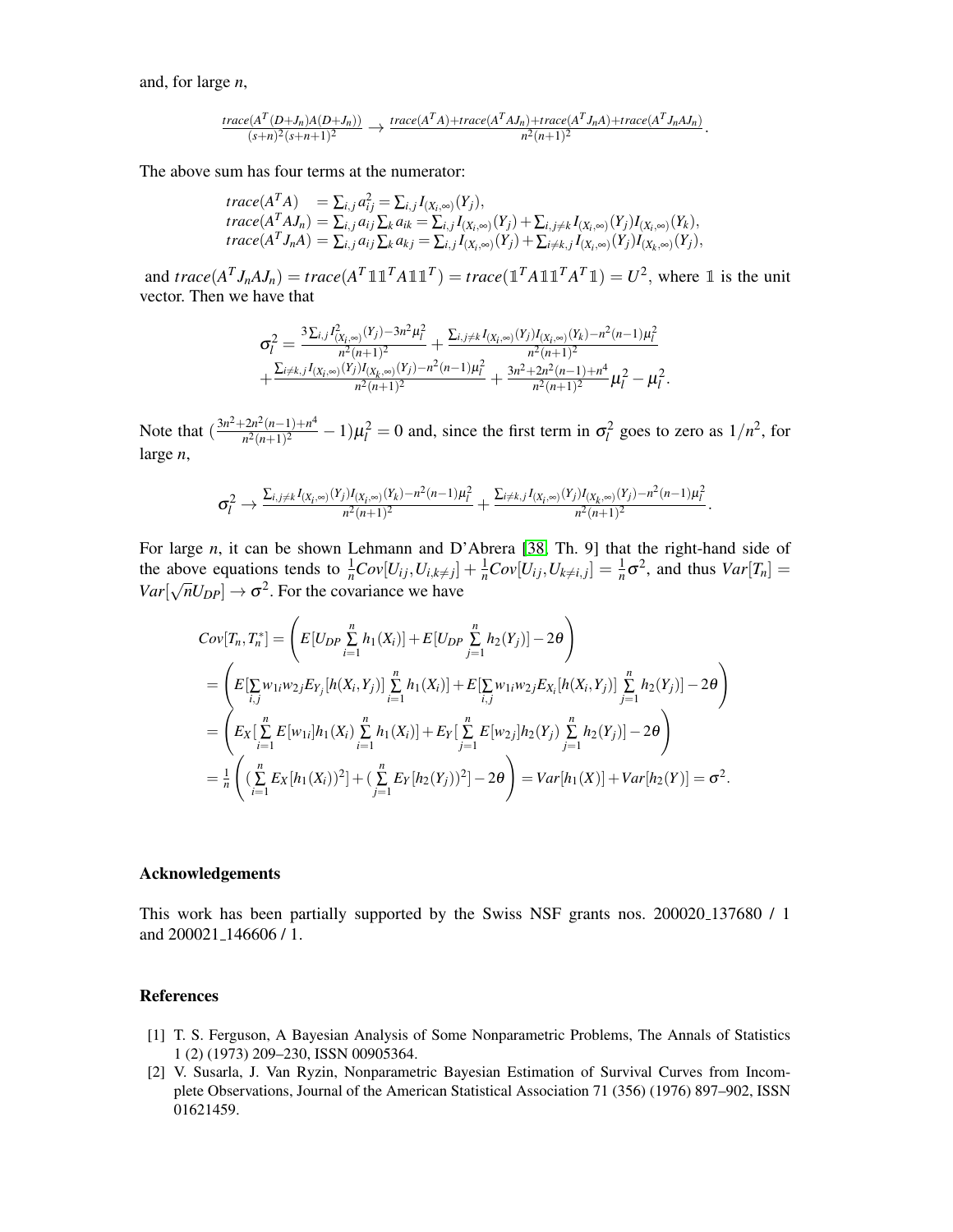- <span id="page-22-0"></span>[3] J. Blum, V. Susarla, On the posterior distribution of a dirichlet process given randomly right censored observations, Stochastic Processes and their Applications 5 (3) (1977) 207–211, ISSN 0304-4149, doi[:http://dx.doi.org/10.1016/0304-4149\(77\)90030-8.](http://dx.doi.org/10.1016/0304-4149(77)90030-8)
- <span id="page-22-1"></span>[4] S. Dalal, E. Phadia, Nonparametric Bayes inference for concordance in bivariate distributions, Commun. in Statistics-Theory and Methods 12 (8) (1983) 947–963.
- <span id="page-22-2"></span>[5] E. G. Phadia, Inference Based on Complete Data, in: Prior Processes and Their Applications, Springer, New York, 109–153, 2013.
- <span id="page-22-3"></span>[6] A. Jara, T. Hanson, F. Quintana, P. Müller, G. Rosner, DPpackage: Bayesian Semi- and Nonparametric Modeling in R, Journal of Statistical Software 40 (5) (2011) 1–30.
- <span id="page-22-4"></span>[7] P. Rossi, R. McCulloch, Bayesm: Bayesian inference for marketing/micro-econometrics, R package version (2010) 2–2.
- <span id="page-22-5"></span>[8] K. M. Borgwardt, Z. Ghahramani, Bayesian two-sample tests, arXiv preprint arXiv:0906.4032 .
- <span id="page-22-6"></span>[9] Y. Chen, T. E. Hanson, Bayesian nonparametric k-sample tests for censored and uncensored data, Computational Statistics and Data Analysis 71 (C) (2014) 335–346.
- <span id="page-22-7"></span>[10] C. Holmes, F. Caron, J. Griffin, D. A. Stephens, Two-sample Bayesian nonparametric hypothesis testing, arXiv preprint arXiv:0910.5060 .
- <span id="page-22-8"></span>[11] L. Ma, W. H. Wong, Coupling optional Pólya trees and the two sample problem, Journal of the American Statistical Association 106 (496).
- <span id="page-22-9"></span>[12] R. Martin, S. Tokdar, A nonparametric empirical Bayes framework for large-scale multiple testing, Biostatistics 13 (3) (2012) 427–439.
- <span id="page-22-10"></span>[13] D. B. Rubin, Bayesian Bootstrap, The Annals of Statistics 9 (1) (1981) 130–134, ISSN 00905364.
- <span id="page-22-11"></span>[14] J. O. Berger, An overview of robust Bayesian analysis with discussion, Test 3 (1) (1994) 5–124.
- <span id="page-22-12"></span>[15] J. O. Berger, D. Rios Insua, F. Ruggeri, Bayesian Robustness, in: D. Rios Insua, F. Ruggeri (Eds.), Robust Bayesian Analysis, vol. 152 of *Lecture Notes in Statistics*, Springer New York, 1–32, 2000.
- <span id="page-22-13"></span>[16] P. Walley, Statistical Reasoning with Imprecise Probabilities, Chapman and Hall, New York, 1991.
- <span id="page-22-14"></span>[17] L. R. Pericchi, P. Walley, Robust Bayesian credible intervals and prior ignorance, International Statistical Review (1991) 1–23.
- <span id="page-22-15"></span>[18] F. Ruggeri, Nonparametric Bayesian robustness, Chilean Journal of Statistics 2 (2010) 51–68.
- <span id="page-22-16"></span>[19] T. Augustin, F. Coolen, Nonparametric predictive inference and interval probability, Journal of Statistical Planning and Inference 124 (2) (2004) 251–272.
- <span id="page-22-17"></span>[20] F. Coolen, T. Augustin, A nonparametric predictive alternative to the Imprecise Dirichlet Model: The case of a known number of categories, International Journal of Approximate Reasoning 50 (2) (2009) 217–230.
- <span id="page-22-18"></span>[21] J. Sethuraman, A constructive definition of Dirichlet priors, Statistica Sinica 4 (2) (1994) 639–650.
- <span id="page-22-19"></span>[22] A. Benavoli, F. Mangili, G. Corani, M. Zaffalon, F. Ruggeri, A Bayesian Wilcoxon signed-rank test based on the Dirichlet process, in: Proceedings of The 32th International Conference on Machine Learning (ICML), 1026–1034, 2014.
- <span id="page-22-20"></span>[23] F. P. Coolen, S. Bin Himd, Nonparametric predictive inference for reproducibility of basic nonparametric tests, Journal of Statistical Theory and Practice (ahead-of-print) (2014) 1–28.
- <span id="page-22-21"></span>[24] J. K. Ghosh, R. Ramamoorthi, Bayesian nonparametrics, Springer (NY), 2003.
- <span id="page-22-22"></span>[25] A. Y. Lo, A Large Sample Study of the Bayesian Bootstrap, The Annals of Statistics 15 (1).
- <span id="page-22-23"></span>[26] C.-S. Weng, On a Second-Order Asymptotic Property of the Bayesian Bootstrap Mean, The Annals of Statistics 17 (2) (1989) 705–710, ISSN 00905364.
- <span id="page-22-24"></span>[27] B. Efron, Bootstrap Methods: Another Look at the Jackknife, The Annals of Statistics 7 (1) (1979) 1–26, ISSN 00905364.
- <span id="page-22-25"></span>[28] J. Sethuraman, R. C. Tiwari, Convergence of Dirichlet measures and the interpretation of their parameter, Defense Technical Information Center, 1981.
- <span id="page-22-26"></span>[29] P. Walley, Inferences from multinomial data: learning about a bag of marbles, Journal of the Royal Statistical Society. Series B (Methodological) 58 (1) (1996) 3–57.
- <span id="page-22-27"></span>[30] A. Benavoli, M. Zaffalon, A model of prior ignorance for inferences in the one-parameter exponential family, Journal of Statistical Planning and Inference 142 (7) (2012) 1960–1979.
- <span id="page-22-28"></span>[31] J.-M. Bernard, An introduction to the imprecise Dirichlet model for multinomial data, International Journal of Approximate Reasoning 39 (23) (2005) 123–150, imprecise Probabilities and Their Applications.
- <span id="page-22-29"></span>[32] G. de Cooman, E. Miranda, E. Quaeghebeur, Representation insensitivity in immediate prediction under exchangeability, International Journal of Approximate Reasoning 50 (2) (2009) 204 – 216.